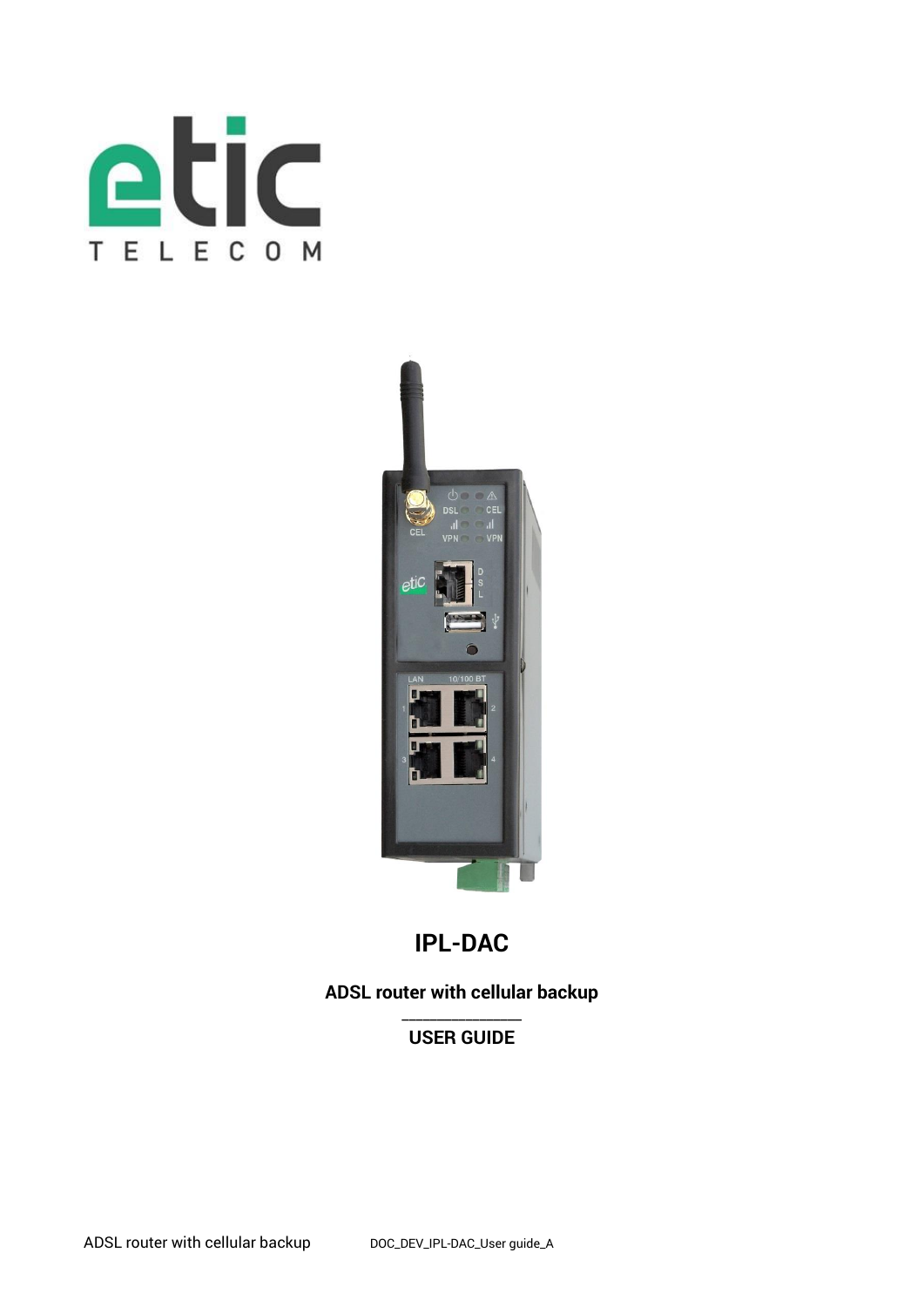## **CONTENT**

The IPL-DAC ADSL router with cellular backup is designed and manufactured by

# **ETIC TELECOM**

**13 Chemin du vieux chêne 38240 MEYLAN FRANCE**

TEL : + (33) (0)4-76-04-20-05 FAX : + (33) (0)4-76-04-20-01 E-mail : hotline@etictelecom.com web : [www.etictelecom.com](http://www.etictelecom.com/)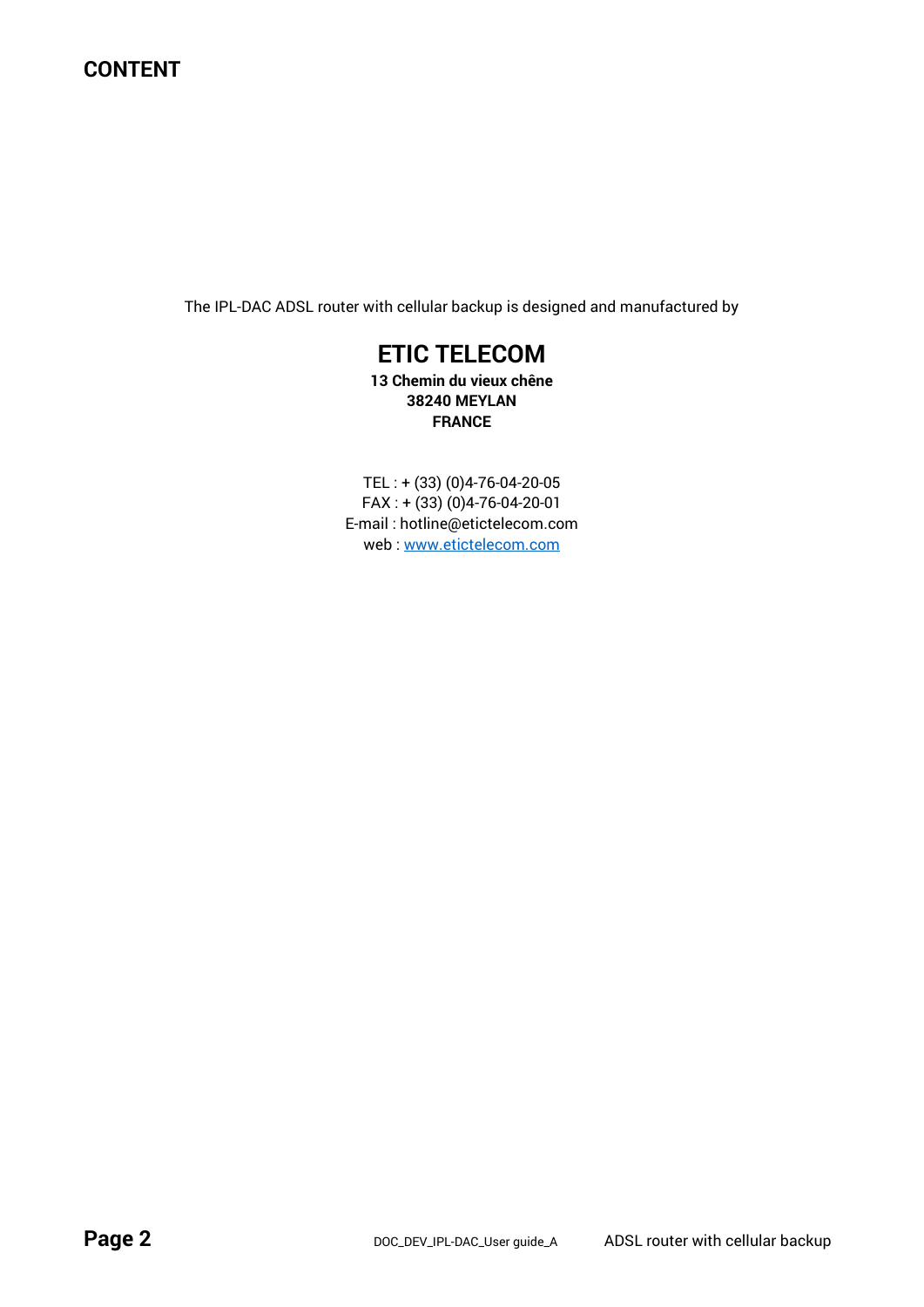### **CONTENT**

| 1              |     |                                                 |  |  |
|----------------|-----|-------------------------------------------------|--|--|
| $\mathbf 2$    |     |                                                 |  |  |
| 3              |     |                                                 |  |  |
|                | 3.1 |                                                 |  |  |
|                | 3.2 |                                                 |  |  |
|                | 3.3 |                                                 |  |  |
| 4              |     | DATA-SHEET ………………………………………………………………………………………10  |  |  |
|                |     |                                                 |  |  |
| 1              |     |                                                 |  |  |
|                | 1.1 |                                                 |  |  |
|                | 1.2 |                                                 |  |  |
|                | 1.3 |                                                 |  |  |
| $\overline{2}$ |     |                                                 |  |  |
| 3              |     |                                                 |  |  |
| 4              |     |                                                 |  |  |
| 5              |     |                                                 |  |  |
| 6              |     |                                                 |  |  |
| 7              |     |                                                 |  |  |
|                | 7.1 |                                                 |  |  |
|                | 7.2 |                                                 |  |  |
| 8              |     | CONNECTING THE ROUTER TO THE CELLULAR NETWORK19 |  |  |
|                | 8.1 |                                                 |  |  |
|                | 8.2 |                                                 |  |  |
|                | 8.3 |                                                 |  |  |
|                | 8.4 |                                                 |  |  |
|                | 8.5 |                                                 |  |  |
|                | 8.6 |                                                 |  |  |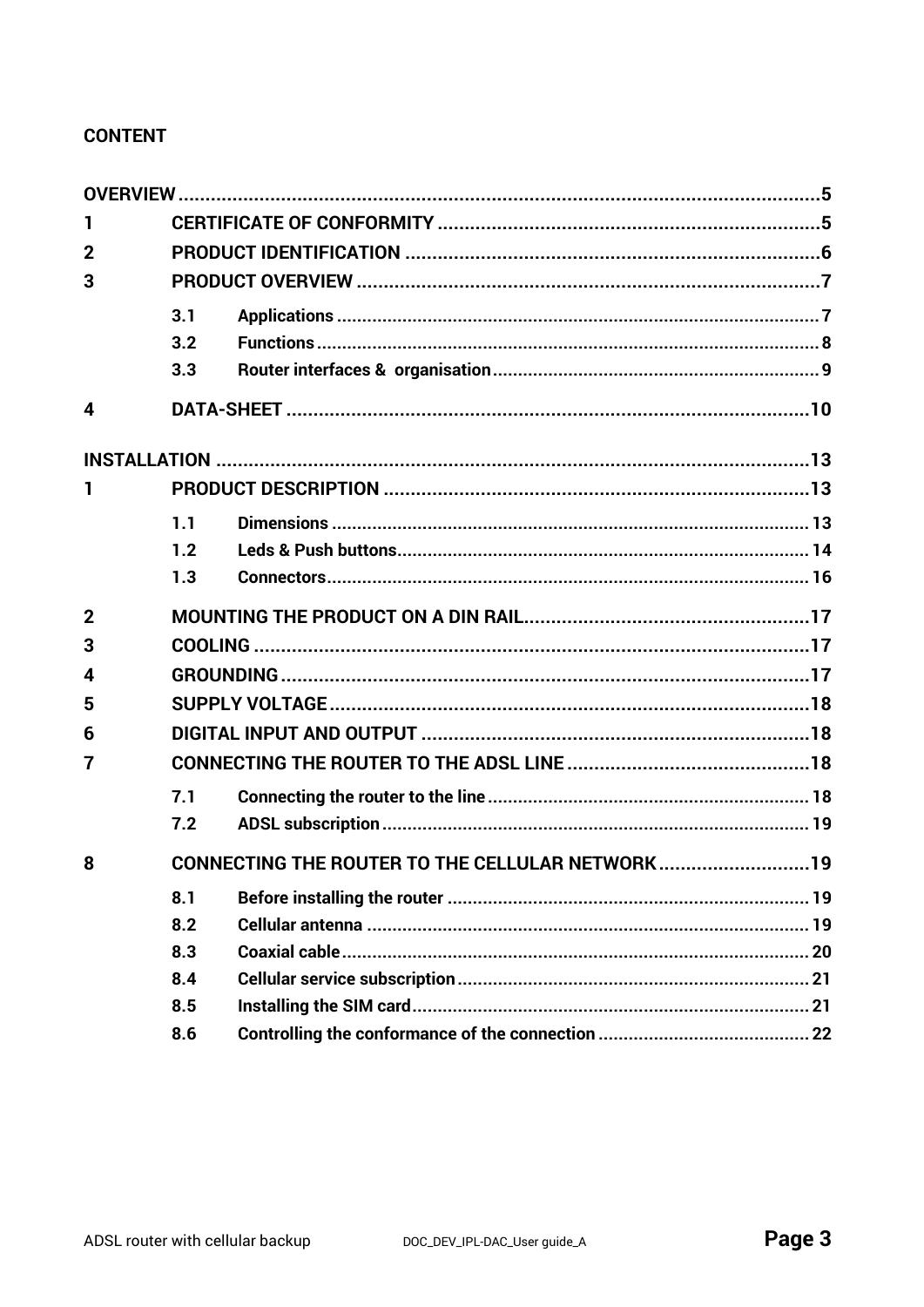## **CONTENT**

| $\mathbf{1}$            |                                                                  |  |
|-------------------------|------------------------------------------------------------------|--|
| $2^{\circ}$             | <b>PROTECTING THE ACCESS TO THE ADMINISTRATION WEB SERVER 23</b> |  |
| $\mathbf{3}$            | HTTPS SET-UP MODIFICATIONS THROUGH THE WAN INTERFACE 24          |  |
| $\overline{\mathbf{4}}$ |                                                                  |  |
| 5                       |                                                                  |  |
| 6                       |                                                                  |  |
| $\overline{7}$          |                                                                  |  |

|   | 1.1 |  |    |
|---|-----|--|----|
|   | 12  |  |    |
|   | 1.3 |  |    |
| 2 |     |  | 28 |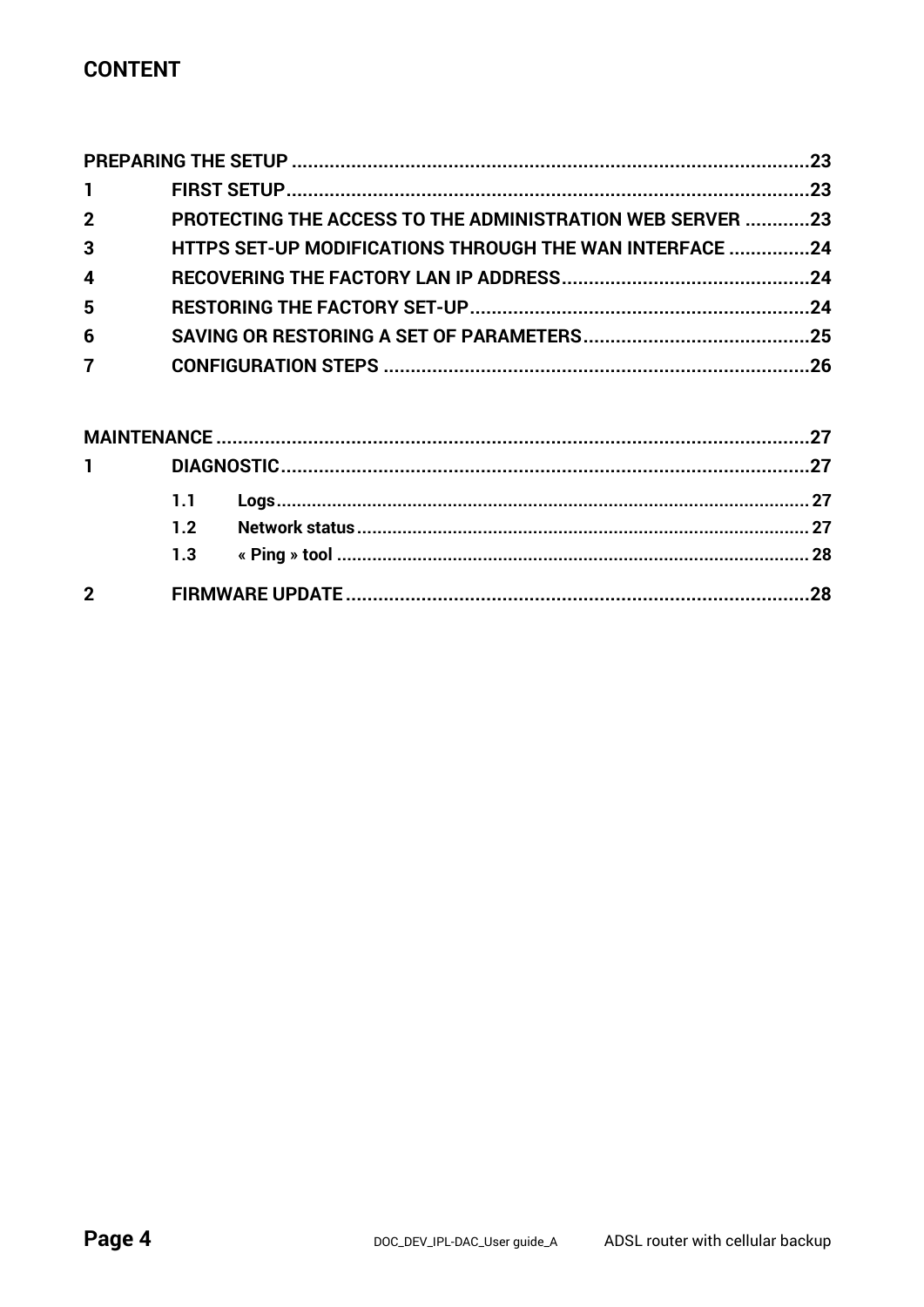# <span id="page-4-1"></span><span id="page-4-0"></span>**1 Certificate of conformity**

The manufacturer, ETIC Telecom – 13 chemin du vieux chêne – 38240 Meylan – France, Hereby declares that the listed product

**Type of device :** Cellular router IPL-DAC

conforms to the Council Directive 1999/5/EC related to radio and telecommunication terminal equipments.

The harmonized standards to which the equipment complies are :

| Standard                                                                                                                                                                                    | Title                                                                                                                                                                               |  |
|---------------------------------------------------------------------------------------------------------------------------------------------------------------------------------------------|-------------------------------------------------------------------------------------------------------------------------------------------------------------------------------------|--|
| EN301489-1                                                                                                                                                                                  | Electromagnetic compatibility and Radio spectrum Matters :<br>Part 1 : General requirements                                                                                         |  |
| Electromagnetic compatibility and Radio spectrum Matters :<br>EN301489-7<br>Part 7 : Specific conditions for mobile and portable radio and ancillary<br>equipment of digital cellular radio |                                                                                                                                                                                     |  |
| EN61000-6-2<br>Ed. 2001                                                                                                                                                                     | Immunity:<br>EN60100-4-2 Electrostatic Discharge<br>EN60100-4-3 Radiated Immunity<br>EN60100-4-4 EFT/Burst Immunity<br>EN60100-4-5 Surge Immunity<br>EN60100-4-6 Conducted Immunity |  |
| EN61000-6-4                                                                                                                                                                                 | Emission :                                                                                                                                                                          |  |
| Ed 2001                                                                                                                                                                                     | <b>EN55022 radiated and conducted emission</b>                                                                                                                                      |  |
| EN60950                                                                                                                                                                                     | Security                                                                                                                                                                            |  |
| EN50385                                                                                                                                                                                     | Human exposure to radio frequency fields exposure                                                                                                                                   |  |
| <b>ITU G992.5</b>                                                                                                                                                                           | ADSL2+ et Reach Extended ADSL                                                                                                                                                       |  |

Philippe DUCHESNE Technical Director

5<sup>th</sup> January 2015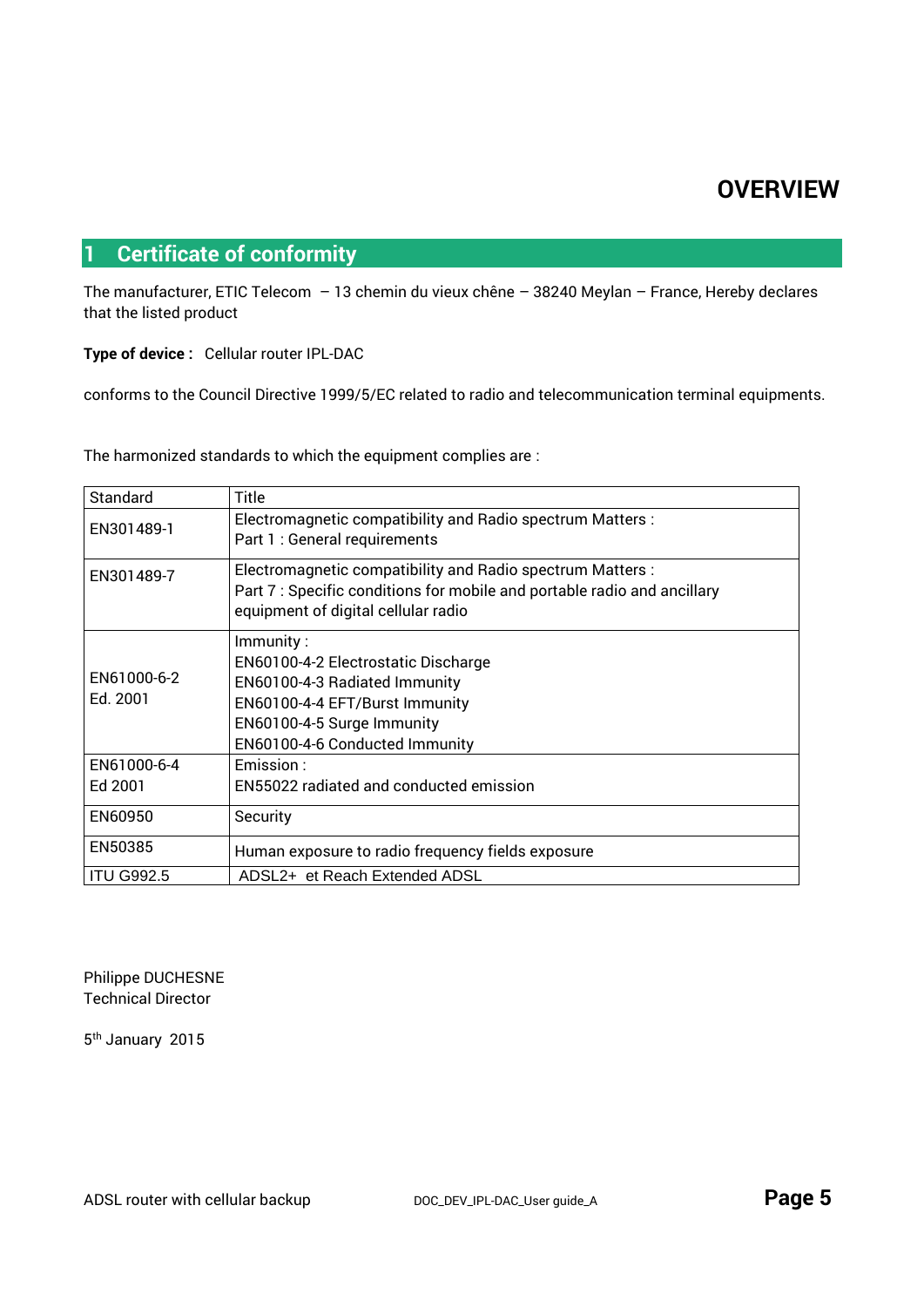# <span id="page-5-0"></span>**2 Product identification**

| <b>ADSL &amp; cellular router</b>            |           |
|----------------------------------------------|-----------|
| IPL-DAC-                                     | 400       |
| ADSL 2+ & RE-ADSL appendix A (analogue line) | $\bullet$ |
| 3G+ UMTS-GPRS-EDGE cellular modem            | $\bullet$ |
| <b>Firewall SPI</b>                          | $\bullet$ |
| 25 users remote access server                | $\bullet$ |
| IPSEC & OpenVPN VPN                          | $\bullet$ |
| Ethernet 10 / 100 BT                         | 4         |
| <b>USB</b>                                   | 1         |
| IP router                                    | $\bullet$ |
| <b>NAT</b>                                   | $\bullet$ |
| Port forwarding                              | $\bullet$ |
| <b>SNMP</b>                                  | $\bullet$ |
| <b>DNS</b>                                   | $\bullet$ |
| DHCP server on the LAN interface             | $\bullet$ |
| Digital input for alarm email                | 1         |
| Backup status digital output                 | 1         |
| HTTPS / HTML / SSH configuration             | $\bullet$ |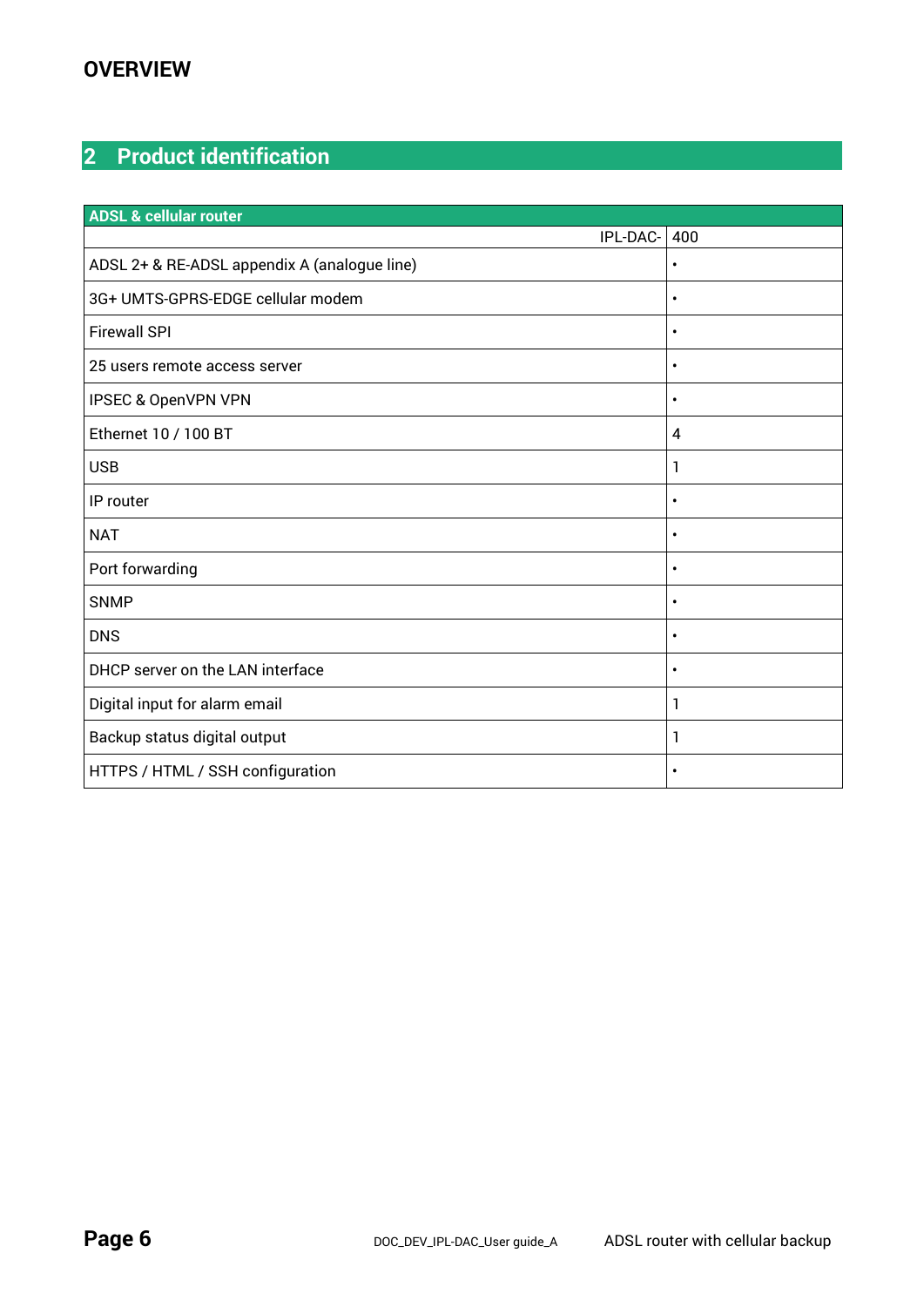### <span id="page-6-0"></span>**3 Product overview**

The IPL-DAC router includes at the same time an ADSL 2+ modem and a UMTS modem.

It is designed for critical industrial remote scada systems.

it provides the following functions :

**Automatic backup between the ADSL line and the cellular network Multi-WAN IP routing IPSec or OpenVPN client or server Remote access server (RAS)** for remote maintenance **SPI Firewall**

### <span id="page-6-1"></span>**3.1 Applications**

#### **HIGH AVAILABILITY SCADA SYSTEMS**

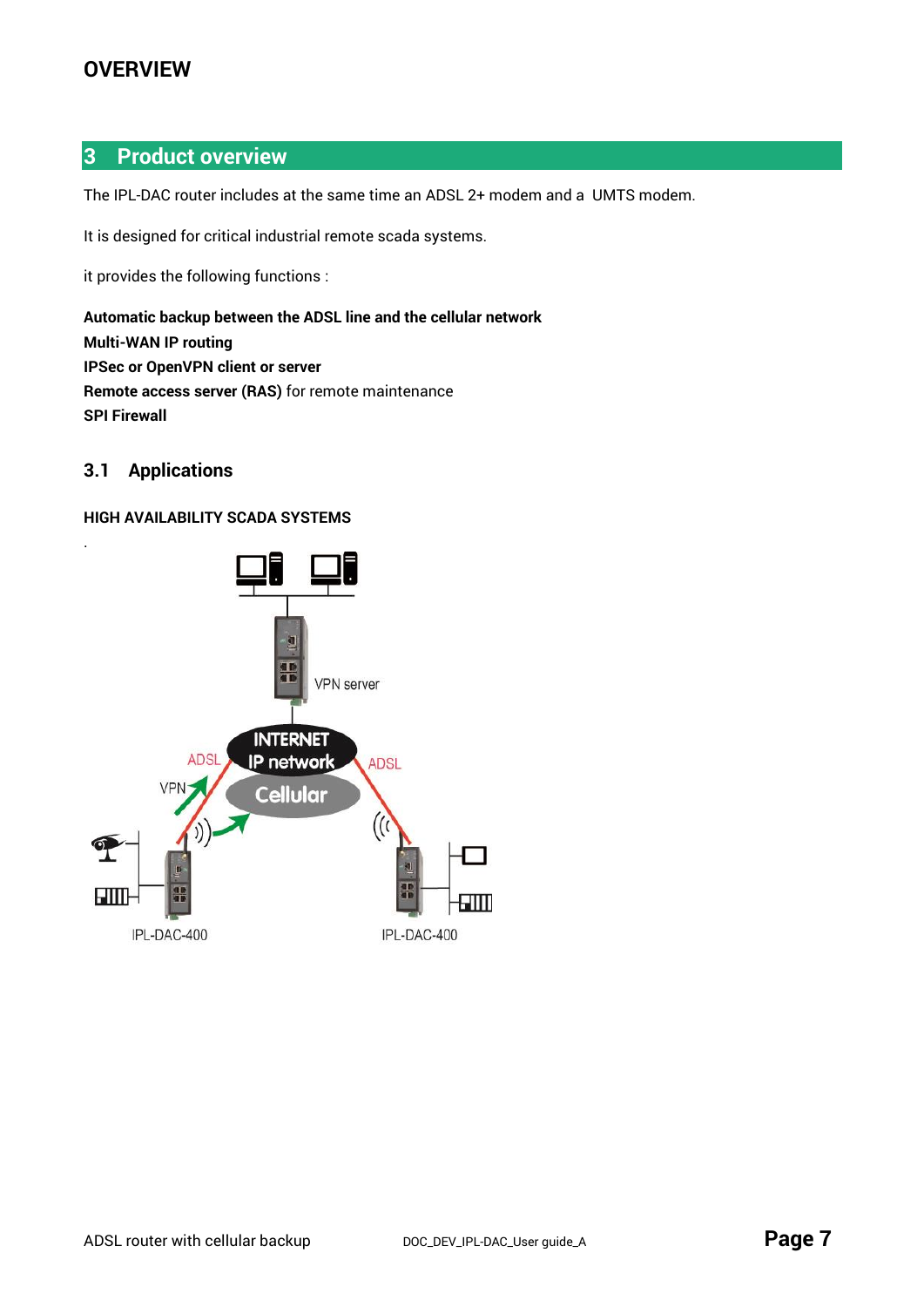### <span id="page-7-0"></span>**3.2 Functions**

#### **Automatic backup**

The IPL-DAC router makes possible to switch the data to the cellular network when the ADSL line fails.

#### **Multi WAN IP router**

The IPL-DAC router provides powerful, flexible and comprehensive solutions to route IP packets through the ADSL or the cellular network.

The solutions include static routes, RIP protocol and address translation (NAT, DNAT) and port forwarding

#### **IPSec & OpenVPN tunnels**

The IPL-DAC features IPSec and OpenVPN tunnels to provide a high level of security and also compatibility with existing devices.

#### **Remote access server for PCs, tablets and smartphones**

The IPL-DAC router can also behave like a remote access server. If he is registered in the user list, a remote user can access to particular devices of a machine network depending on his identity.

The new HTTPS portal makes possible to access easily and safely to HMIs or PLCS web servers using a tablet, a PC or a smartphone.

#### **Firewall**

The firewall protects against the sophisticated attacks coming from the Internet. It is also able to filter IP frames between the WAN interface or any VPN interface on one hand, and the LAN interface on the other hand.

#### **VRRP redundancy**

VRRP makes possible to use two routers shaping a redundant solution.

#### **DNS server**

DNS makes it possible to assign Internet names to devices or organizations independently of their public IP address.

The IPL-DAC router behaves like a DNS server for the devices connected to the LAN.

#### **DHCP server**

On the LAN interface, the IPL-DAC router can behave like a DHCP server.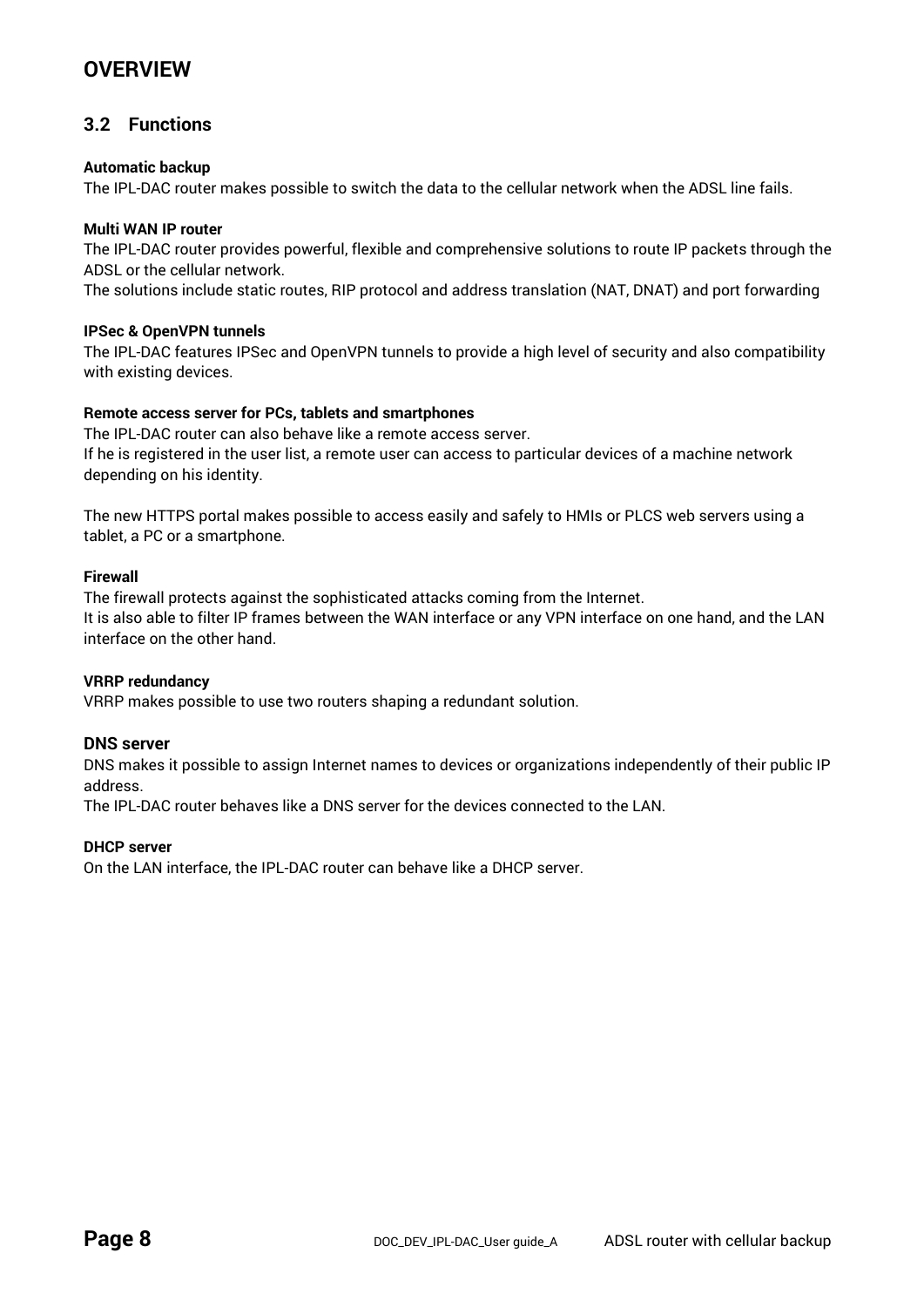### <span id="page-8-0"></span>**3.3 Router interfaces & organisation**

The IPL-DAC router provides, an ADSL interface, a cellular interface and four switched Ethernet interfaces.

#### **WAN interfaces:**

The IPL-DAC router provides three WAN interfaces:

- The ADSL interface is the main WAN interface
- The cellular interface
- The Ethernet interface of the RJ45 Nr1, which can be used as a WAN interface.

Only one interface can be selected as the WAN interface at the same time (ADSL, Ethernet port 1, Wi-Fi).

#### **LAN interface:**

The LAN interface consists of the four Ethernet ports.

#### **Firewall**

The firewall filters the IP frames between the WAN interfaces or any VPN interface on one hand, and the LAN interface on the other hand.

#### **Remote access server**

The IPL-DAC provides a secure remote access server function (RAS function). The RAS function is available on the WAN interfaces.



The Ethernet Nr1 interface an additional WAN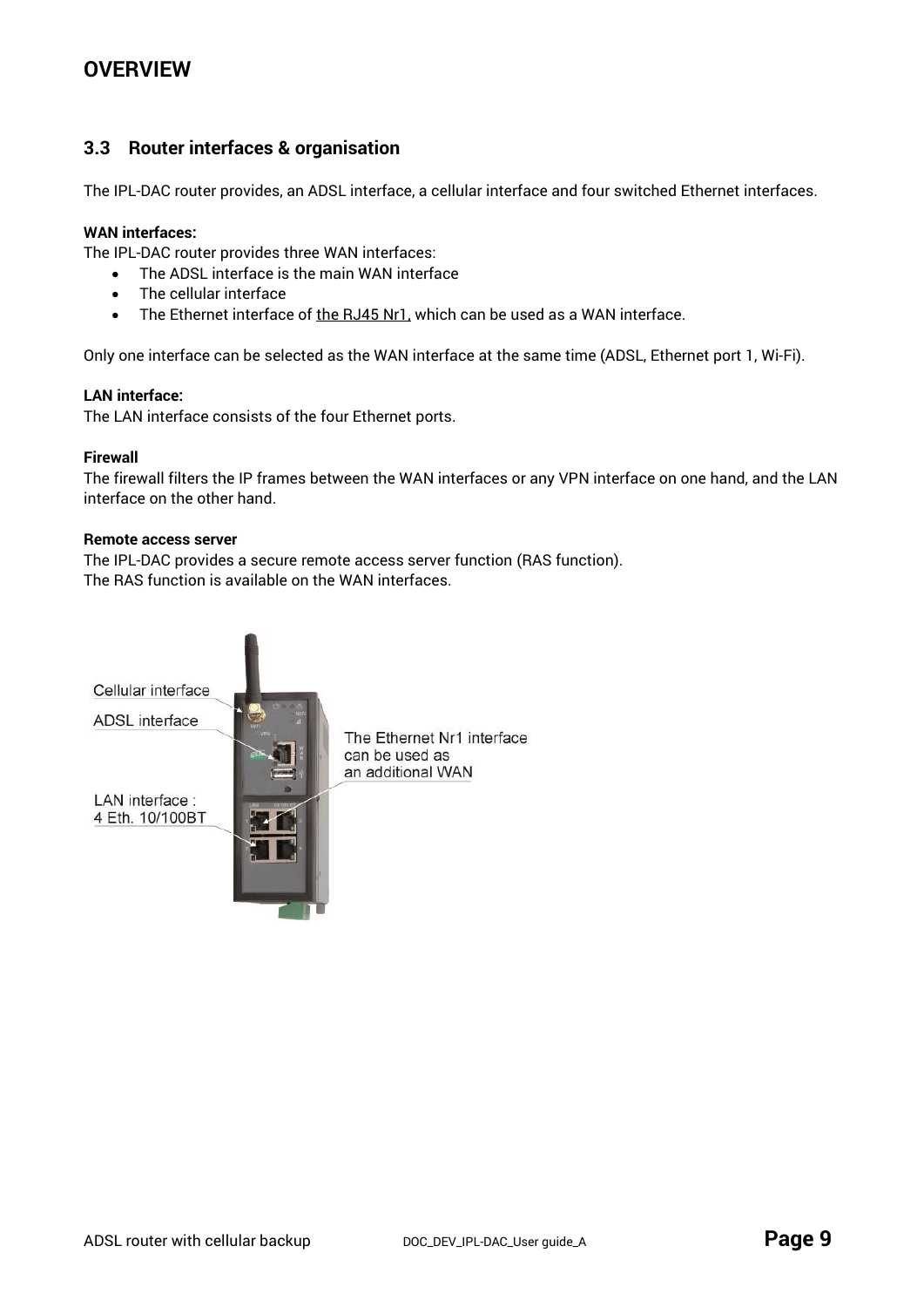## <span id="page-9-0"></span>**4 Data-sheet**

| <b>General characteristics</b>                   |                                              |  |  |
|--------------------------------------------------|----------------------------------------------|--|--|
| Dimensions                                       | 137 x 48 x 116 mm (h, l, p)                  |  |  |
| <b>Electrical safety</b>                         | EN 60950- UL 1950                            |  |  |
|                                                  | ESD: EN61000-4-2: Discharge 6 KV             |  |  |
| <b>EMC</b>                                       | RF field: EN61000-4-3: 10V/m < 2 GHz         |  |  |
|                                                  | Fast transient : EN61000-4-4                 |  |  |
|                                                  | Surge voltage: EN61000-4-5: 4KV line / earth |  |  |
| <b>RoHS</b>                                      | 2002/95/CE (RoHS)                            |  |  |
| Supply voltage                                   | 10 to 60 VDC - 7 W                           |  |  |
| Operating T°<br>-20°C / + 60°C Humidity 5 - 95 % |                                              |  |  |

| <b>ADSL Connection</b> |                                            |  |
|------------------------|--------------------------------------------|--|
|                        | ITU G992.5 (ADSL2+ et Reach Extended ADSL) |  |
| <b>ADSL</b>            | Up to 2.4 Mbit/s downstream                |  |
|                        | Up to 1 Mbit/s upstream                    |  |
|                        | PPPo Ethernet or PPPo ATM                  |  |
| Encapsulation          | EoA: Ethernet over ATM RFC2684 Bridged     |  |
|                        | IPoA: Routed IP over ATM, RFC2684 Routed   |  |

| <b>Cellular modem</b>        |                                    |
|------------------------------|------------------------------------|
| <b>Type</b>                  | UMTS 3G+ / GPRS-EDGE               |
| UMTS freq.                   | 850 / 900 / 1700 / 1900 / 2100 MHz |
| GPRS freq.                   | 850 / 900 / 1800 / 1900 MHz        |
| Antenna connector SMA female |                                    |

| <b>IP</b> router  |                                                          |  |  |
|-------------------|----------------------------------------------------------|--|--|
| Ethernet          | $10/100$ BT $-2$ or 4 switched ports                     |  |  |
| IP router         | Static routes - RIP V2                                   |  |  |
|                   | Source IP @ translation (NAT)                            |  |  |
| <b>IP</b> address | Destination IP @ translation (DNAT)                      |  |  |
| substitution      | Port forwarding                                          |  |  |
|                   | Masquerading                                             |  |  |
| DHCP              | LAN interface : Fixed IP @ or DHCP client or DHCP server |  |  |

| <b>VPN &amp; firewall</b> |                                                                                                                                                         |
|---------------------------|---------------------------------------------------------------------------------------------------------------------------------------------------------|
| <b>VPN</b>                | Client or server IPSEC or OpenVPN<br>Encryption AES256 3DES<br>Certificate X509 or preshared key<br>16 VPNs maximum of the same type (OpenVPN or IPSec) |
| Firewall                  | Stateful packet inspection (50 rules)<br>Deny of service filter<br>Source & destination IP address & port number filter<br>Remote users filter          |
| Logs                      | Date and time stamped logs                                                                                                                              |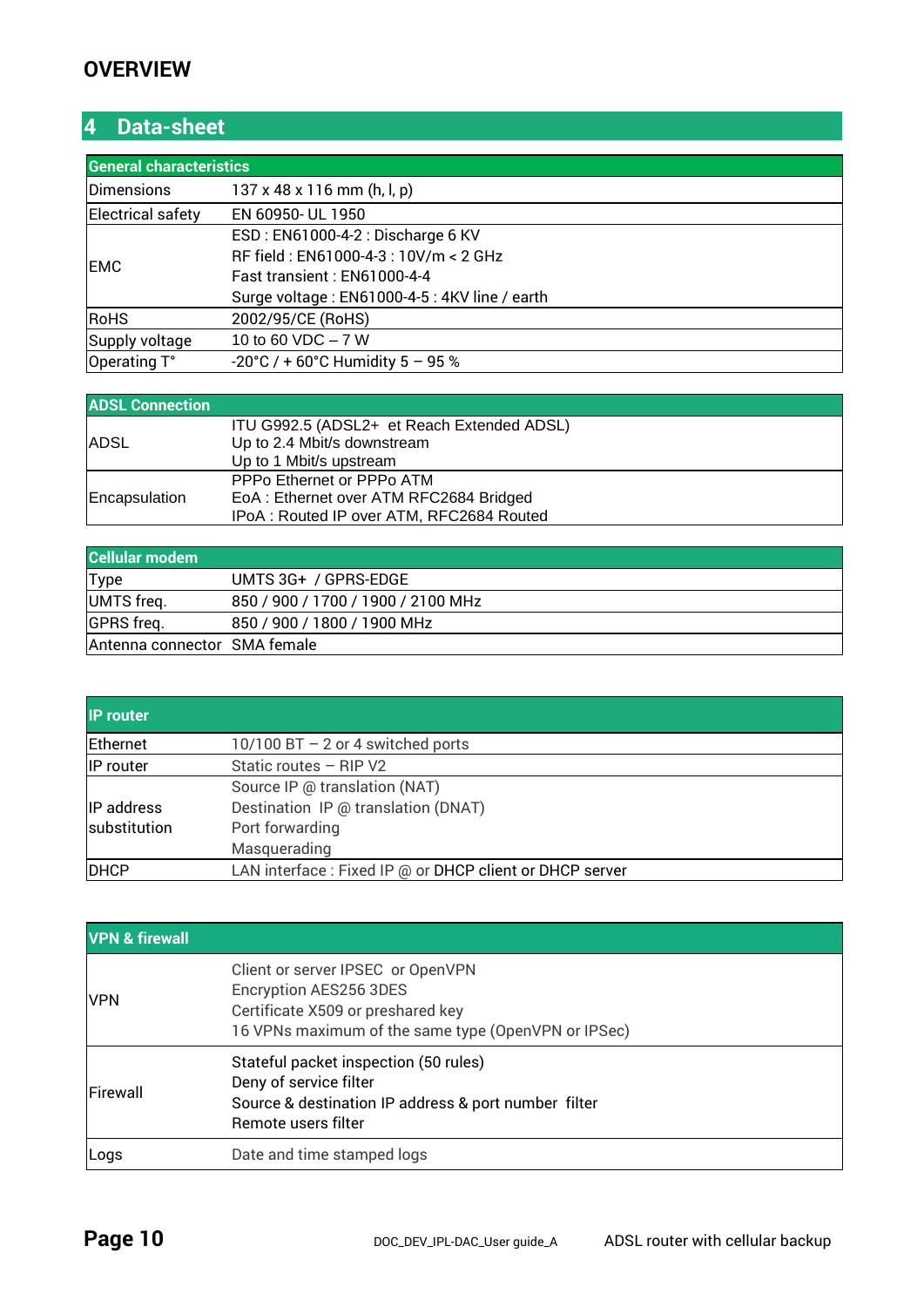| <b>Remote access server (RAS)</b> |                                                                                                    |  |
|-----------------------------------|----------------------------------------------------------------------------------------------------|--|
| User list                         | 25 users                                                                                           |  |
| Connection                        | PPTP / L2TP-IPSec / Open VPN / HTTPS<br>Login & password<br>Certificate X509                       |  |
| M2Me<br>(option)                  | VPN Compliant with the M2Me_Secure VPN client<br>Compliant with the M2Me_Connect mediation service |  |
| Alarms                            | 1 input : emails or SM (cellular models)                                                           |  |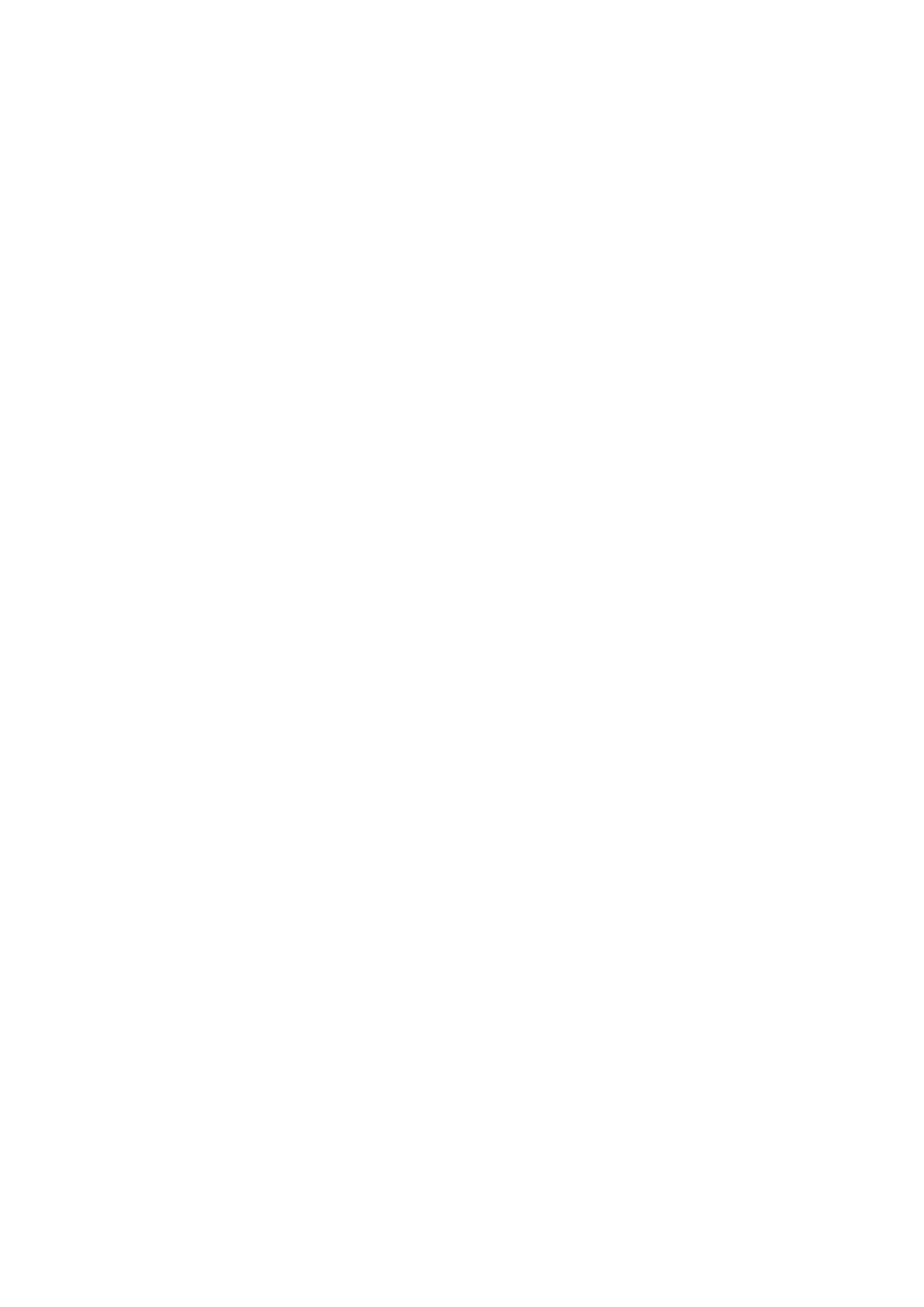## <span id="page-12-1"></span><span id="page-12-0"></span>**1 Product description**

### <span id="page-12-2"></span>**1.1 Dimensions**

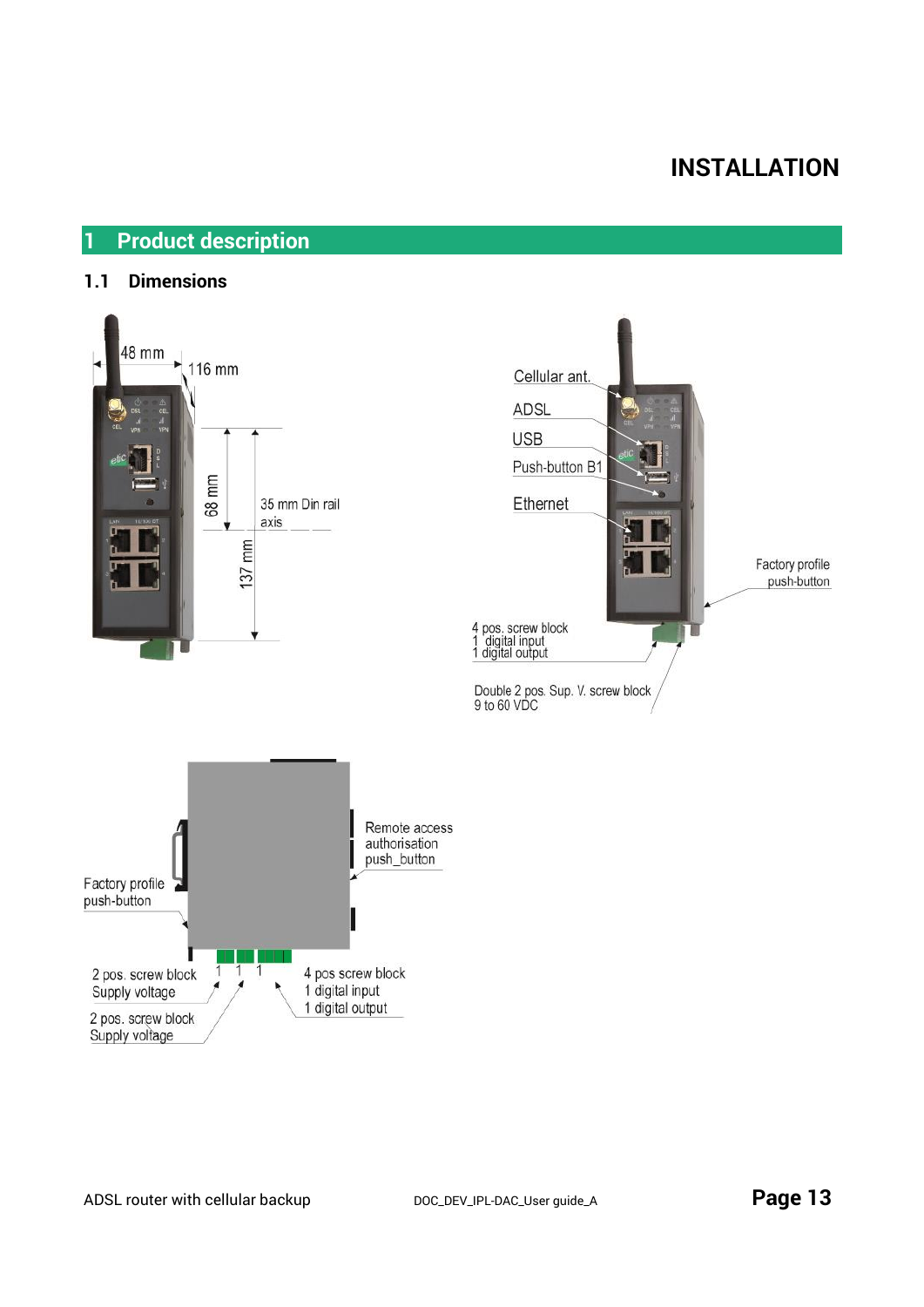### <span id="page-13-0"></span>**1.2 Leds & Push buttons**

| <b>LED INDICATORS IPL-DAC-400</b> |                                      |                      |                                                    |  |
|-----------------------------------|--------------------------------------|----------------------|----------------------------------------------------|--|
|                                   | <b>Designation</b>                   | <b>Function</b>      |                                                    |  |
|                                   |                                      | Green                | The unit is ready                                  |  |
| <b>Operation</b>                  |                                      | Red                  | Power-up                                           |  |
|                                   |                                      |                      | The SIM card is not present                        |  |
|                                   |                                      |                      | Hardware failure or firmware update process        |  |
|                                   |                                      | Off                  | SIM card not present - cellular interface disabled |  |
| <b>Cellular</b>                   | Cel                                  | Flashing slowly      | Connection in progress (1st step)                  |  |
| <b>Connection</b>                 |                                      | Flashing fast        | Connection in progress (2nd step)                  |  |
|                                   |                                      | Green                | Connected to the cellular ntwk                     |  |
|                                   |                                      | Off                  | Cellular interface disabled                        |  |
| <b>Cellular</b>                   |                                      | 1 flash              | Faint not sufficient signal                        |  |
|                                   | $\mathbf{\Pi}_{\operatorname{Cell}}$ | 2 flashes            | Sufficient signal                                  |  |
| signal level                      |                                      | 3 flashes            | Strong signal                                      |  |
|                                   |                                      |                      | See detail further: cellular network connection §  |  |
| <b>VPN</b> over the               | <b>VPN</b>                           | Off                  | No VPN has been enabled                            |  |
| cellular ntwk                     |                                      | Flashing             | VPN processing                                     |  |
|                                   |                                      | Green                | One VPN at least is established on the cellular    |  |
|                                   | <b>Dsl</b>                           | Off                  | ADSL interface disabled                            |  |
|                                   |                                      | Flashing T=4 s       | ADSL signal not still detected                     |  |
| <b>ADSL</b>                       |                                      | Flasning T= 2 s      | ADSL connection on process                         |  |
| connection                        |                                      | Flasning $T = 0.5$ s | IP connection on process                           |  |
|                                   |                                      | Green                | Connected                                          |  |
| <b>ADSL</b>                       |                                      | Off                  | ADSL not enabled                                   |  |
|                                   | <b>III</b> DsI                       | 1 flash              | Weak not sufficient signal                         |  |
| <b>Signal</b>                     |                                      | 2 flashes            | Sufficient signal                                  |  |
| quality                           |                                      | 3 flashes            | Strong signal                                      |  |
| <b>Ethernet LAN</b>               | Led 1 to 4                           | Off                  | Ethernet interface not connected                   |  |
|                                   |                                      | Green                | Ethernet interface connected                       |  |
| <b>Ethernet LAN</b>               | Upper led 1                          | Green                | The RJ45 has been setup as the WAN interface       |  |

| <b>Front panel push-button B1</b>     |           |                                                                                                                                                       |
|---------------------------------------|-----------|-------------------------------------------------------------------------------------------------------------------------------------------------------|
| <b>Pressing the front</b><br>panel PB | led       | <b>Function</b>                                                                                                                                       |
| During 5 seconds                      | 3 flashes | The hotline of ETIC TELECOM is authorised to connect remotely to<br>the router administration server within a 1 hour delay.                           |
| During 10 seconds                     | 5 flashes | A remote user is authorised to connect remotely to the router<br>administration server within a 10 mn delay without entering the<br>login or password |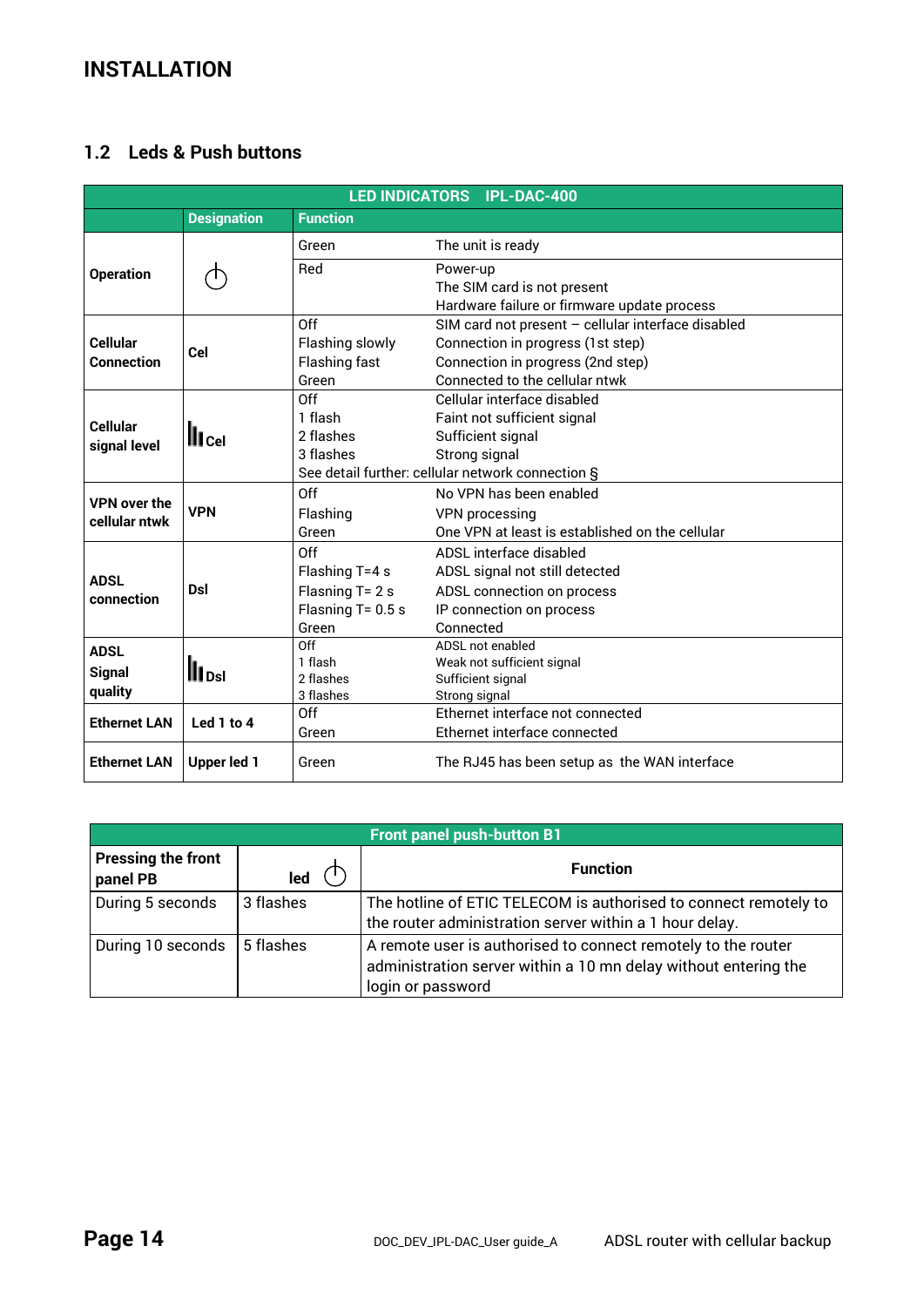| <b>Rear panel push-button</b>        |              |                                                                                                                              |
|--------------------------------------|--------------|------------------------------------------------------------------------------------------------------------------------------|
| <b>Pressing the rear</b><br>panel PB | led          | <b>Function</b>                                                                                                              |
| During operation                     | Flashing red | The default IP address 192.168.0.128 is selected<br>The current configuration remains active                                 |
| During power-up                      | Flashing red | The factory configuration and the default IP address<br>192.168.0.128 are selected.<br>The current configuration is deleted. |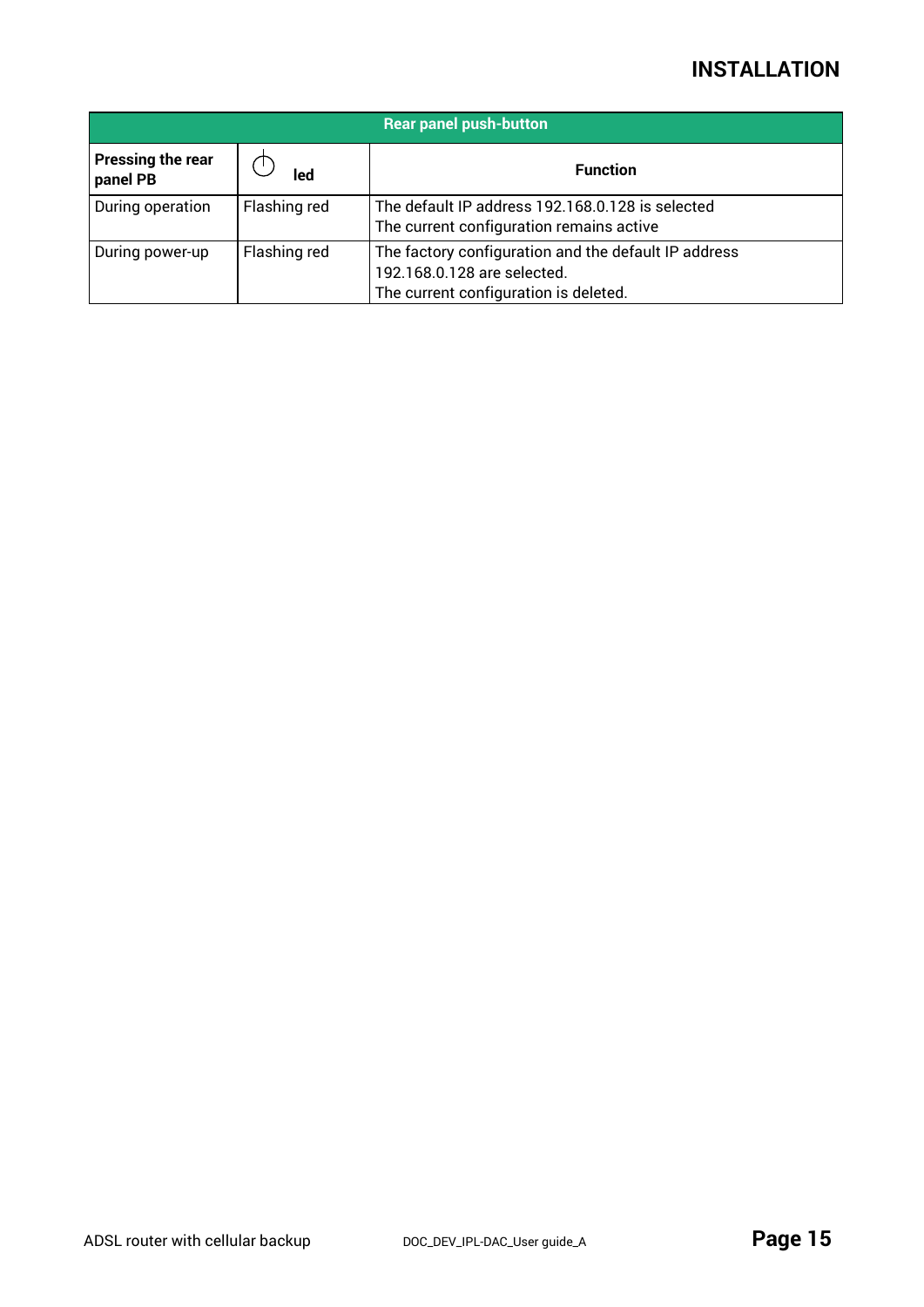### <span id="page-15-0"></span>**1.3 Connectors**

| <b>Supply voltage connector</b> |               |                 |  |
|---------------------------------|---------------|-----------------|--|
| <b>Position</b>                 | <b>Signal</b> | <b>Function</b> |  |
|                                 | Power 1 +     | Supply voltage  |  |
| ⌒                               | Power 1 -     | 0V              |  |

| <b>Digital inputs &amp; outputs</b> |               |                  |  |
|-------------------------------------|---------------|------------------|--|
| <b>Position</b>                     | <b>Signal</b> | <b>Function</b>  |  |
|                                     | 0V            | 0 V              |  |
| ◠                                   | In.           | Digital input    |  |
| ≏                                   | F+            | Digital output + |  |
| 4                                   | F -           | Digital output - |  |

| RJ45 Ethernet 1 to 4 |               |                      |
|----------------------|---------------|----------------------|
| <b>Position</b>      | <b>Signal</b> | <b>Description</b>   |
|                      | $Tx +$        | Emission polarity +  |
| 2                    | $Tx -$        | Emission polarity -  |
| 3                    | $Rx +$        | Reception polarity + |
| 4                    | N.C           |                      |
| 5                    | N.C           |                      |
| 6                    | $Rx -$        | Reception polarity - |
|                      | N.C.          |                      |
| 8                    | N.C.          |                      |

| Cellular Antenna connector |                   |                    |
|----------------------------|-------------------|--------------------|
| <b>Network</b>             | Type              | <b>Observation</b> |
| Cellular                   | <b>SMA female</b> |                    |

| <b>RJ45 ADSL connector</b> |               |                  |
|----------------------------|---------------|------------------|
| <b>Position</b>            | <b>Signal</b> | <b>Function</b>  |
|                            | N.C.          |                  |
| 2                          | N.C.          |                  |
| 3                          | N.C.          |                  |
| 4                          | <b>TIP</b>    | ADSL line        |
| 5                          | <b>RING</b>   | <b>ADSL</b> line |
| 6                          | N.C.          |                  |
|                            | N.C.          |                  |
| 8                          | N.C.          |                  |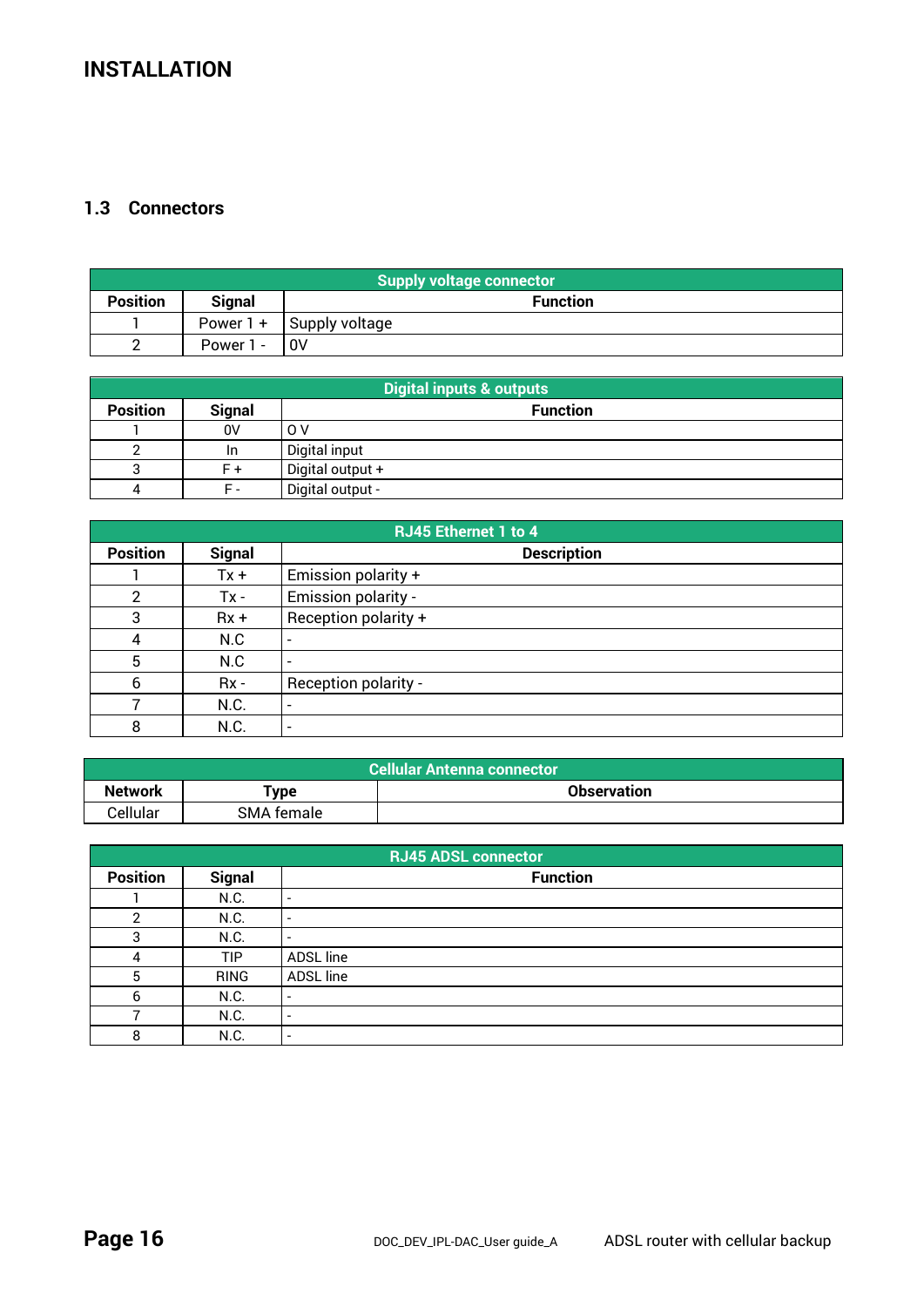# <span id="page-16-0"></span>**2 Mounting the product on a DIN rail**

Mounting the unit on the 35 mm horizontal DIN rail 1 Removing the unit from the DIN rail

## <span id="page-16-1"></span>**3 Cooling**

To avoid obstructing the airflow around the unit, the spacing must be at least 25 mm above and below, and 10 mm left and right.

## <span id="page-16-2"></span>**4 Grounding**

There is one grounding clip on the bottom side of the router. Connect clip to the grounding surface to ensure

 $\overline{2}$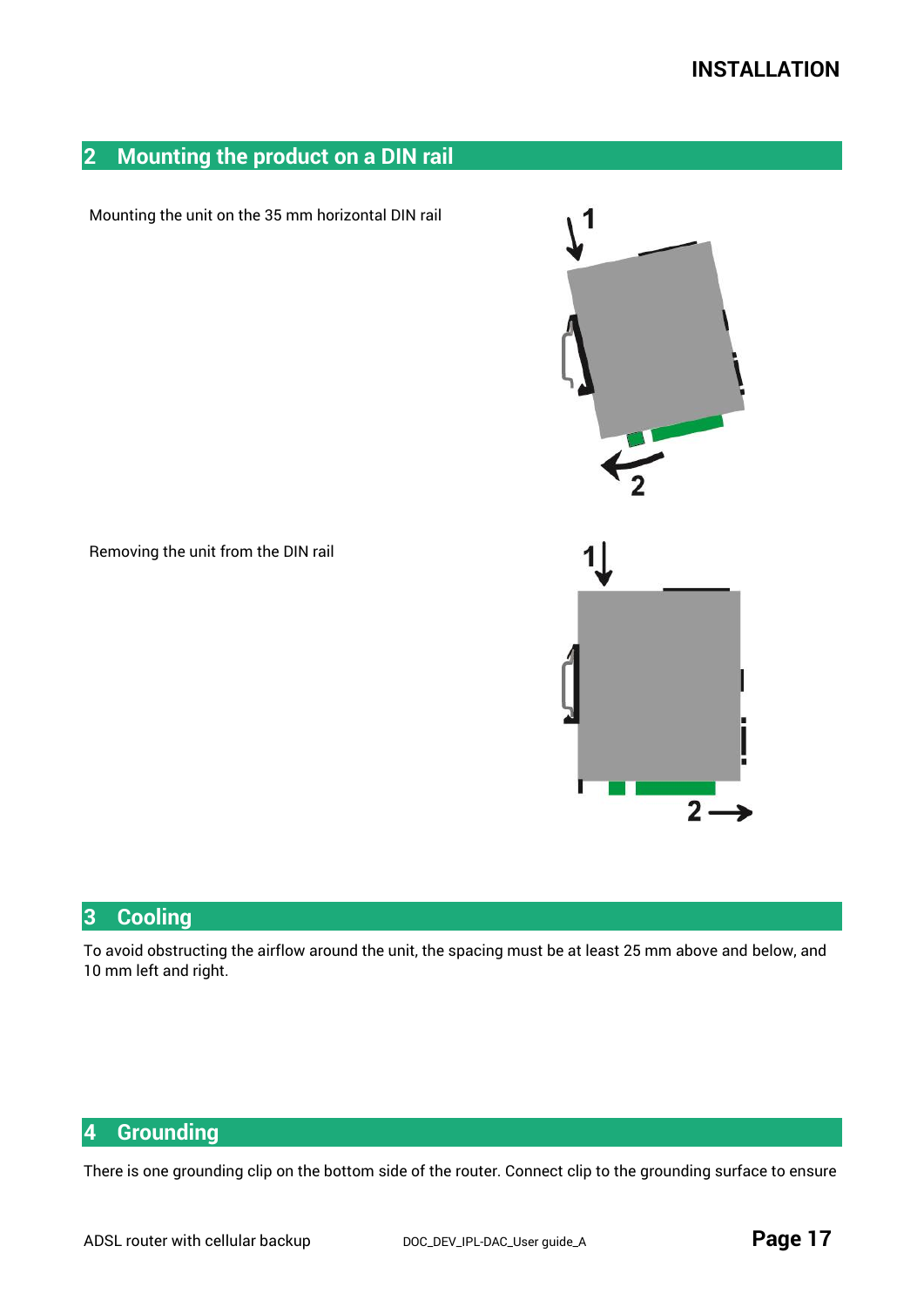safety and prevent noise.

### <span id="page-17-0"></span>**5 Supply voltage**

| IPL-DAC-400 | Minimum input voltage: 10 V DC |
|-------------|--------------------------------|
|             | Maximum input voltage : 60 VDC |

The consumption is lower than 8 W.

### <span id="page-17-1"></span>**6 Digital input and output**



To check that the input and the output are correctly wired, select

Diagnostic > Hardware > Input / Output

The status of the input is displayed and the output can be switched ON or OFF.

### <span id="page-17-2"></span>**7 Connecting the router to the ADSL line**

#### <span id="page-17-3"></span>**7.1 Connecting the router to the line**

The IPL-DAC router can be connected to an analogue line telephone line or an unbundled loop when the attenuation of the reception signal is better than 63 dB

When the reception level is close to the limit, disconnections may occur.

In that situation, we recommend to ask to the ISP to setup the line with the RE-ADSL modulation which is suited for long line and weak signal.

#### **ADSL filter:**

If the line must be used for analogue voice transmission simultaneously with ADSL transmission, it is necessary to connect an ADSL filter.

#### **Surge arrester:**

The ADSL board of the IPL-DAC router is protected very carefully against over voltage coming from the line.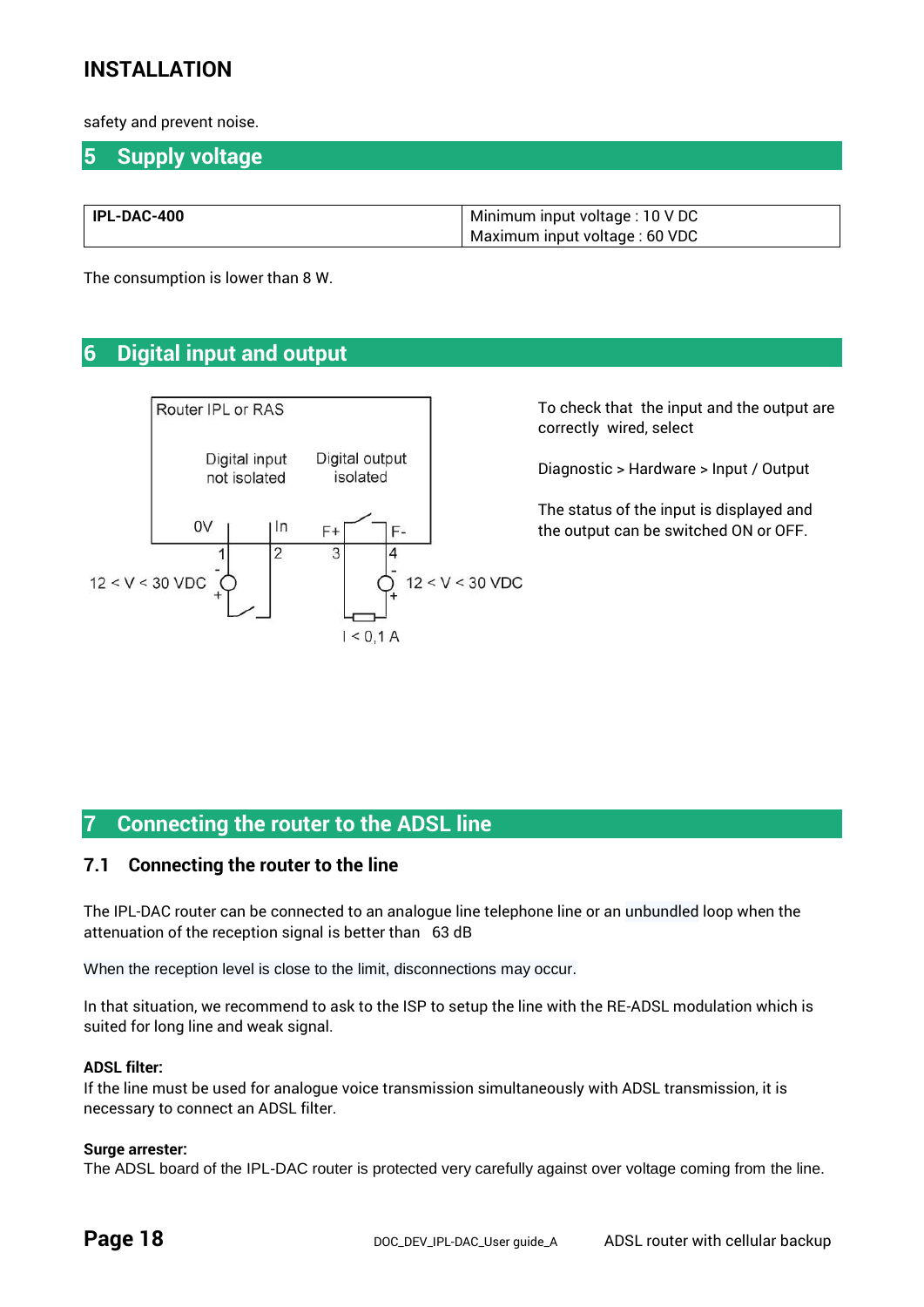However, when the line is exposed to lightning, we recommend to connect a surge arrester between the line and the IPL router.

Report to appendix 1 for wiring.

### <span id="page-18-0"></span>**7.2 ADSL subscription**

The IP address assigned by the ISP to the ADSL interface of the router can be a fixed or a dynamic public IP address.

If it is dynamic, it changes frequently; for instance at each ADSL connection.

It is why; the router which owns a dynamic IP address can only initiate the communication (transmit an IP packet or initiate a VPN for instance) towards a router owning a fixed IP address.

Reciprocally, a router owning a dynamic IP address cannot easily receive a connection except if a DynDNS or NoIP service is used.

The IP router is fully compatible with that services but we do not recommend to use that kind of service for a critical industrial application.

# <span id="page-18-1"></span>**8 Connecting the router to the cellular network**

#### <span id="page-18-2"></span>**8.1 Before installing the router**

#### **Authorisations to use a cellular connection**

Check the cellular connection is authorised at the location where the router is supposed to be installed.

#### **Control of the reception level before installing the machine**

Before installing the router, refer to a coverage map over the Internet to check that the cellular reception signal is strong enough at the location where the machine is supposed to be installed.

Select the right mobile service provider.

#### **Confirming the transmission quality with a smartphone before installing the router**

If the wireless transmission seems possible, confirm with a control on site using a smartphone for instance. Most smartphones provide the reception level information (parameters or diagnostic menu).

To carry-out that control, use mandatorily a SIM card subscribed with the mobile service provider selected for the router RAS.

Remark:

The IPL router itself provides the reception level information in two ways:

A reception levelled indicator

The diagnostic menu of the administration web server of the router

#### <span id="page-18-3"></span>**8.2 Cellular antenna**

We provide a complete catalogue of cellular antennas:

Magnet mount antenna, Roof antenna, Ground plane antenna, Directive antenna, Omnidirectional antenna.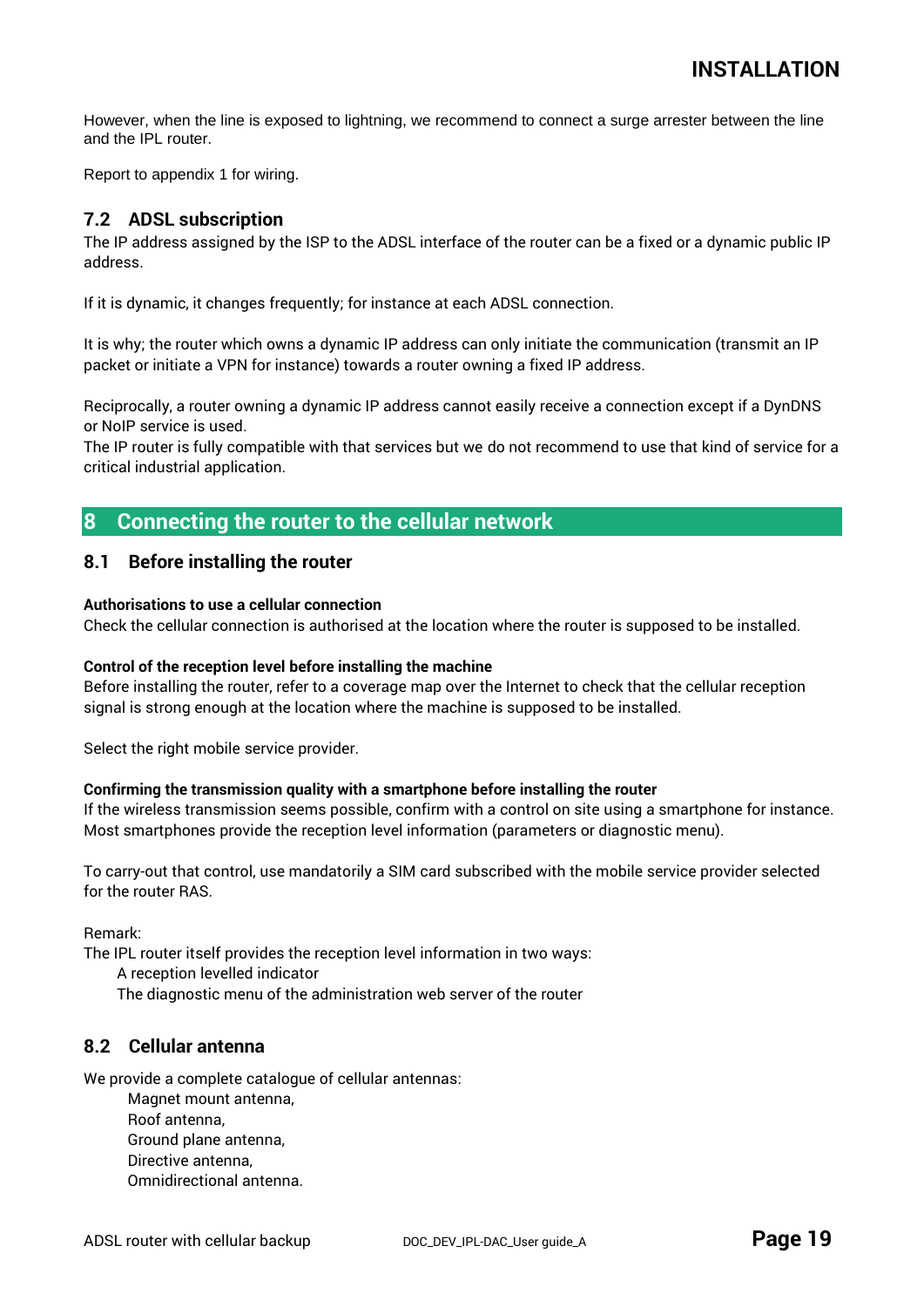### <span id="page-19-0"></span>**8.3 Coaxial cable**

If necessary, the antenna can be connected to the IPL router through a coaxial cable.

The signal attenuation in a usual coaxial cable is 0.2 to 0.4 dB / m at 1 GHz, that is to say 2 to 4 dB for a 10 meter long cable.

If a coaxial cable must be used to connect the antenna to the router, the attenuation in the cable has to be taken into account to calculate the effective RF signal received by the router.

Refer to our cables and antennas catalogue.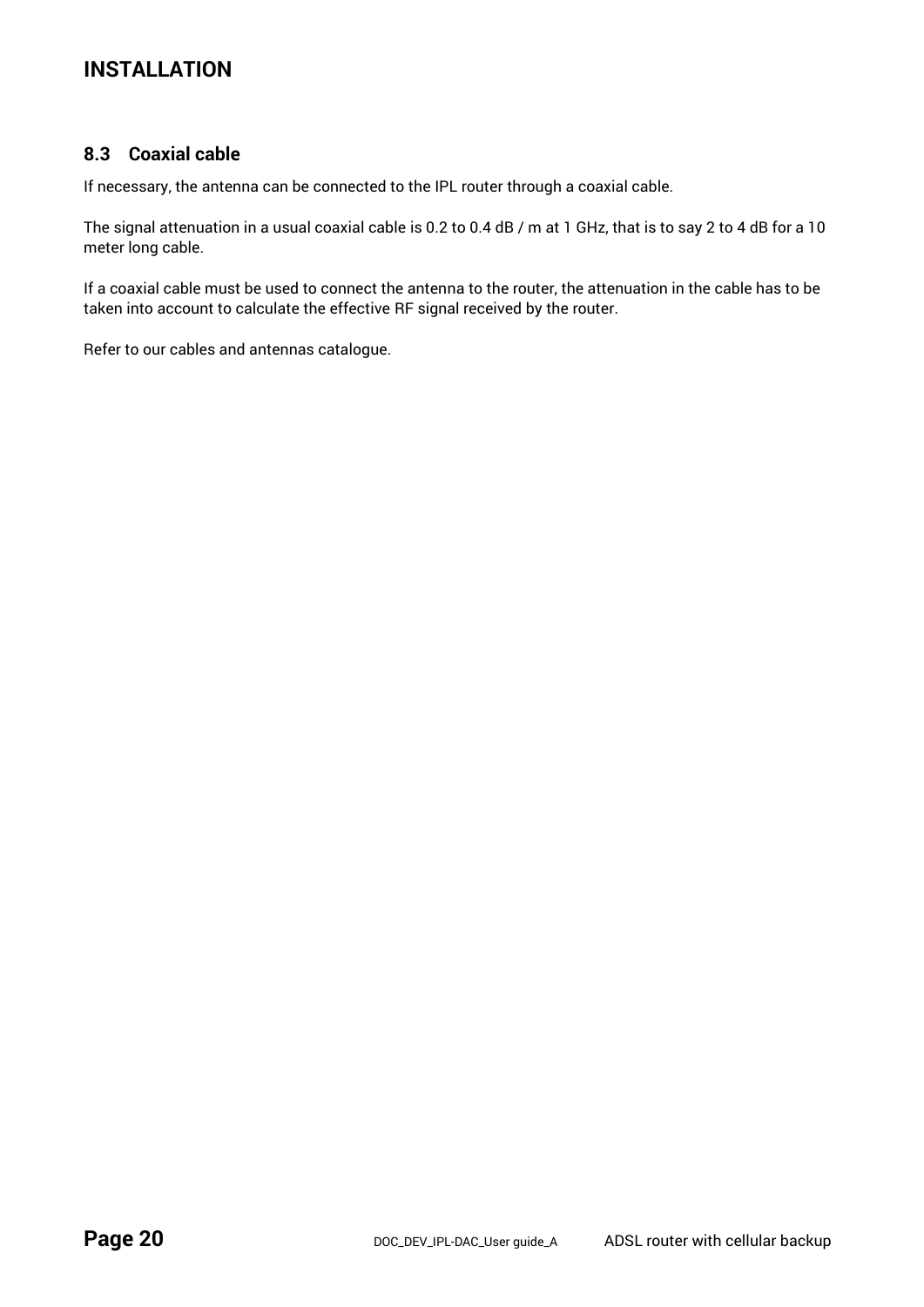### <span id="page-20-0"></span>**8.4 Cellular service subscription**

The router is designed to connect to the UMTS-GPRS data transmission service like the one used by the tablets.

The subscription should also provide the SMS service if SMS alarms are required.

A telephone service subscription is not needed.

One will take care to subscribe to a service authorizing the right volume of data per month (MB/month) and to check the price of the MB exceeding the limit of the subscription plan, if it exists.

The subscription must be preferably signed in the country where the machine is supposed to be installed to avoid roaming costs.

### <span id="page-20-1"></span>**8.5 Installing the SIM card**

The router provides two SIM card holders. If you use only one SIM card, use the SIM card holder No 1.

- Power off the router.
- Remove the anti-steal lid at the top of the product
- Insert the SIM card according to the drawing



Antenna connector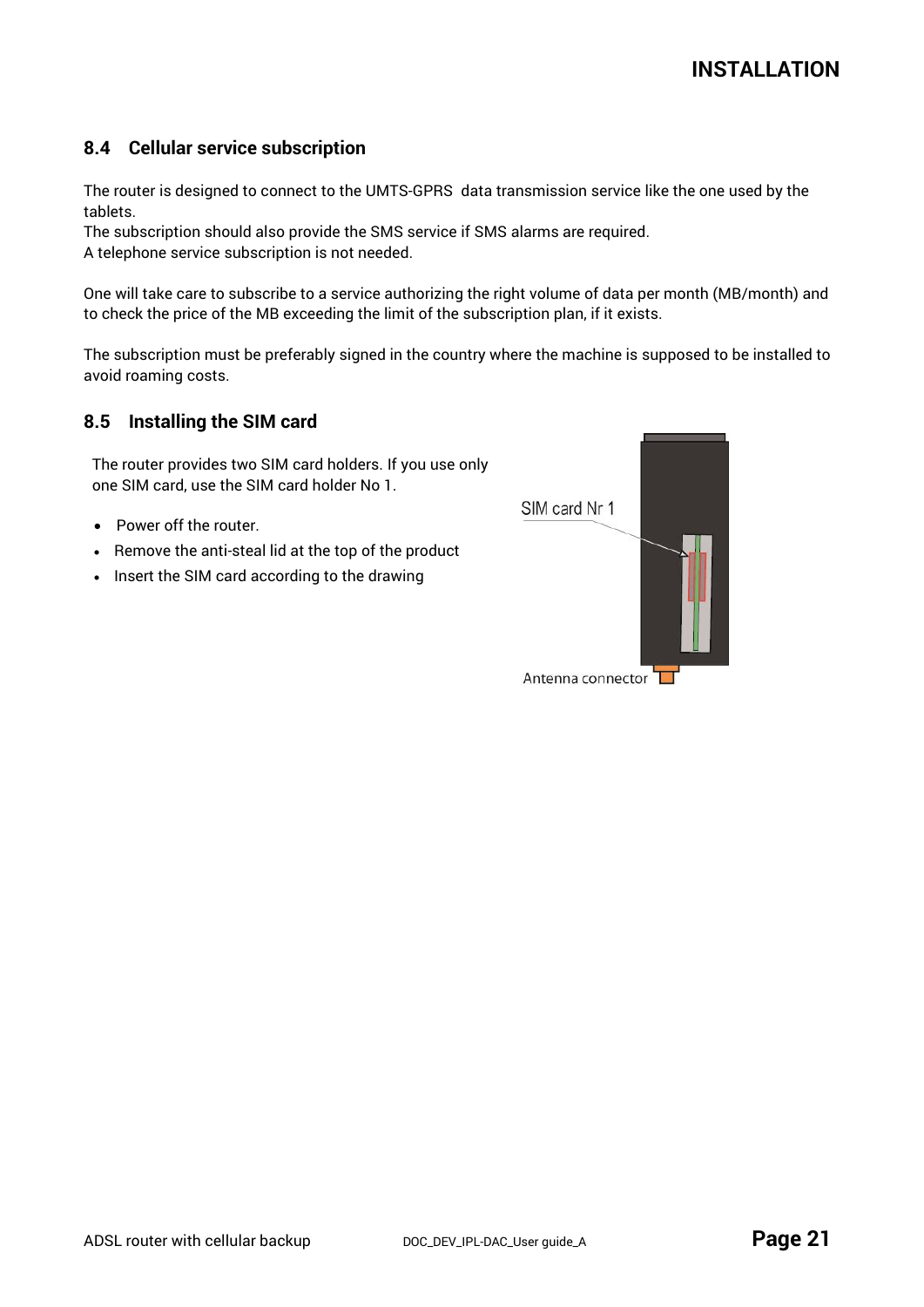### <span id="page-21-0"></span>**8.6 Controlling the conformance of the connection**

After installing and setting up the router, control the conformance of the connection:

#### **Reception level**

The reception level must be better than -90 dBm (two flashes of the reception level led indicator). See the table below.

#### **PING error rate**

Each PING request must receive an answer.

#### **Network response delay to a PING request**

The response delay must be better than 500 ms.

If the delay is longer than one second, it means the network is overloaded or that the signal level is weak.

If the connection is not conform, change the position of the antenna or select an alternative service like UMTS instead of LTE for instance.

| <b>Cellular network reception level</b> |                         |                            |
|-----------------------------------------|-------------------------|----------------------------|
| Led                                     | Reception level dBm (*) |                            |
| 3 flashes                               | -50 à - 80              | <b>Strong signal</b>       |
| 2 flashes                               | $-81$ à $-90$           | Sufficient signal          |
| 1 flash                                 | $-91$ à $-110$          | Weak not sufficient signal |
| <b>Off</b>                              | $< -111$                | No signal                  |

(\*) See the web server menu Diagnostic > Network > Interface.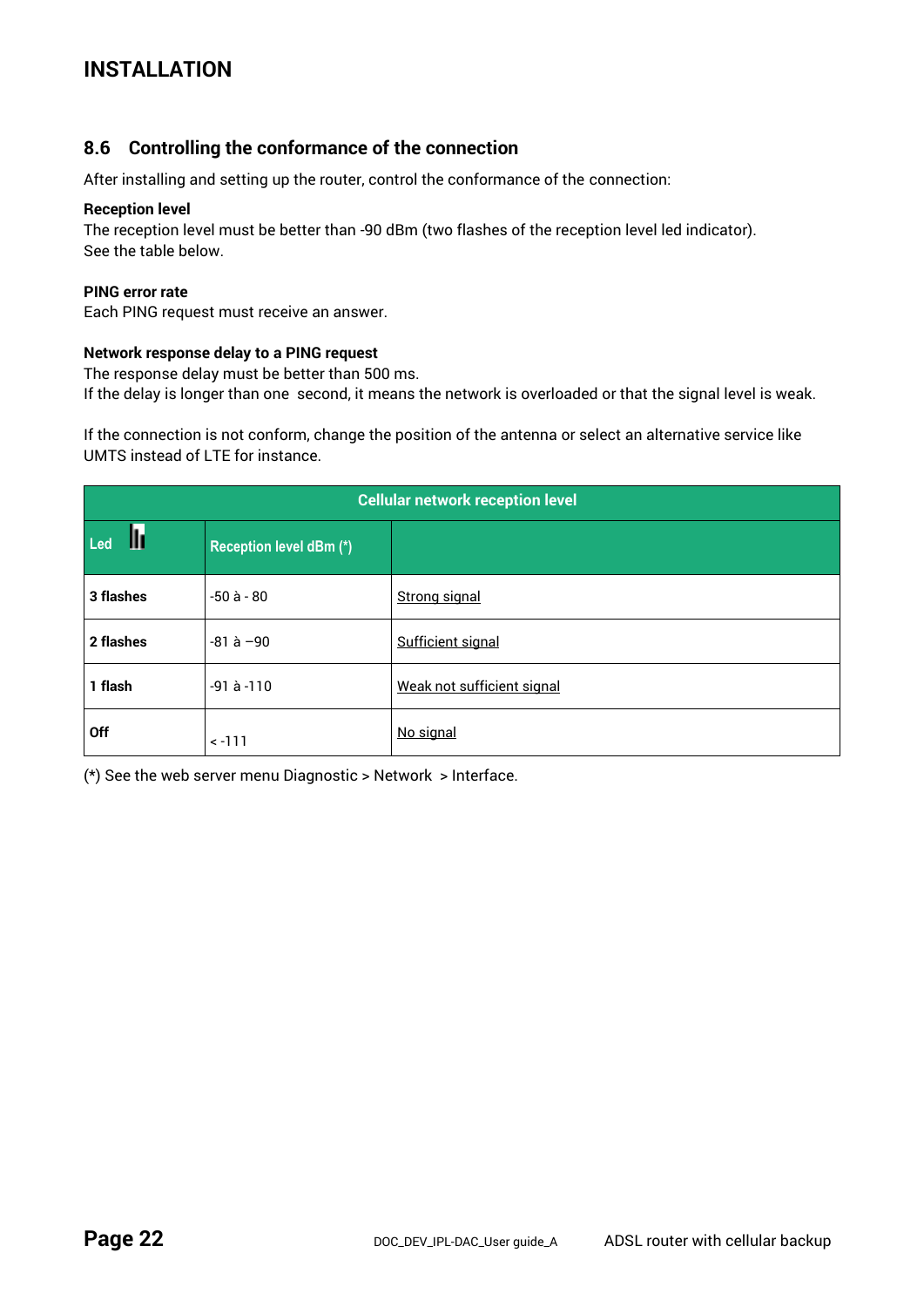# **PREPARING THE SETUP**

### <span id="page-22-1"></span><span id="page-22-0"></span>**1 First setup**

From factory, the IP address of the router is 192.168.0.128.

#### **Step 1 : Create or modify the PC IP connection**

Assign to the PC an IP @ in accordance with the router RAS IP address. For the first configuration, assign for instance 192.168.0.127 to the PC.

#### **Step 2 : Connect the PC directly to the LAN interface of the router**

#### **Step 3 : Launch the HTML browser : http://192.168.0.128**

| etic<br>TELECOM               |                                                |                                                               | <b>IPL-ECW-220</b><br>site |
|-------------------------------|------------------------------------------------|---------------------------------------------------------------|----------------------------|
| Home <sup>-</sup><br>> Setup: | > Home > Setup                                 |                                                               | 7                          |
| Diagnostics.<br>Maintenance   | Disably and modify the product's configuration |                                                               |                            |
| About                         | w Williamschere.                               | Settings related to the WAN interfaces of the product.        |                            |
|                               | · CAN restaur-                                 | Settings retated to the LAN interface of the product          |                            |
|                               | · Femote access                                | Carefiguration of the VPNs for remote users.                  |                            |
|                               | w. Network                                     | Network layer related settings: Routing, VPN connections, NAT |                            |
|                               | · Senaty                                       | Security related pages and configuration settings             |                            |
|                               | · Term permiset<br>$-$ <i>Rains</i>            | Alarms configuration settings: ensite mails, simp, extput     |                            |
|                               | · System                                       | Miscellaneous pertings                                        |                            |

### <span id="page-22-2"></span>**2 Protecting the access to the administration web server**

- Select Set-up > Security > Administration rights.
- Enter an administration identifier and password.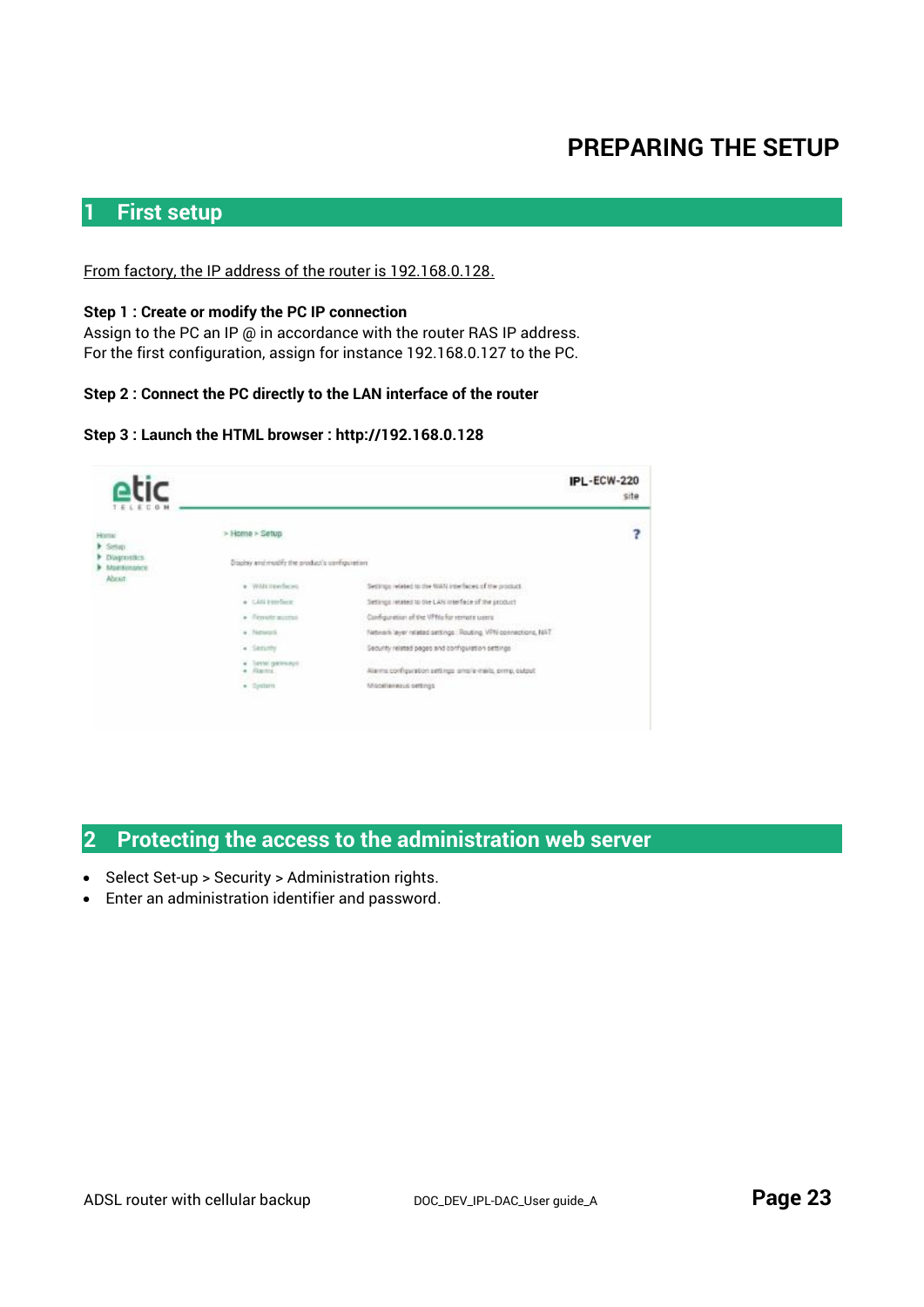### <span id="page-23-0"></span>**3 HTTPS set-up modifications through the WAN interface**

The administration web server is located at the LAN IP address.

Coming from factory, access to the administration web server is not allowed through the WAN interface

To use HTTPS instead of HTTP to setup the product or to authorise access to the administration web server through the WAN interface,

- Select Configuration > Security > Administration rights.
- Enter an administration identifier and password.
- Check the "HTTPS configuration" box.

 Check the "WAN access" box if you wish to access to the administration web server through the WAN interface.

Remark: the port No used to access to the administration web server with HTTPS is 4433.

Example: [https://192.168.38.191:4433.](https://192.168.38.191:4433/)

### <span id="page-23-1"></span>**4 Recovering the factory LAN IP address**

• Press the rear panel push-button ;

The OPERATION led indicator will flash.

The factory IP address 192.168.0.128 will be restored but the current configuration remains active.

### <span id="page-23-2"></span>**5 Restoring the factory set-up**

If firewall rules have been created finally preventing from reaching any IP address on the LAN interface including the router itself, it may be necessary to restore the factory configuration of the router.

#### **To restore the factory configuration,**

- Switch OFF the power supply of the router RAS.
- Press the rear panel push button and, switch-on the power supply.
- Keep the push button pressed until the operation led turns red.

Remark: The current configuration is cleared and the factory IP address 192.168.0.128 is restored.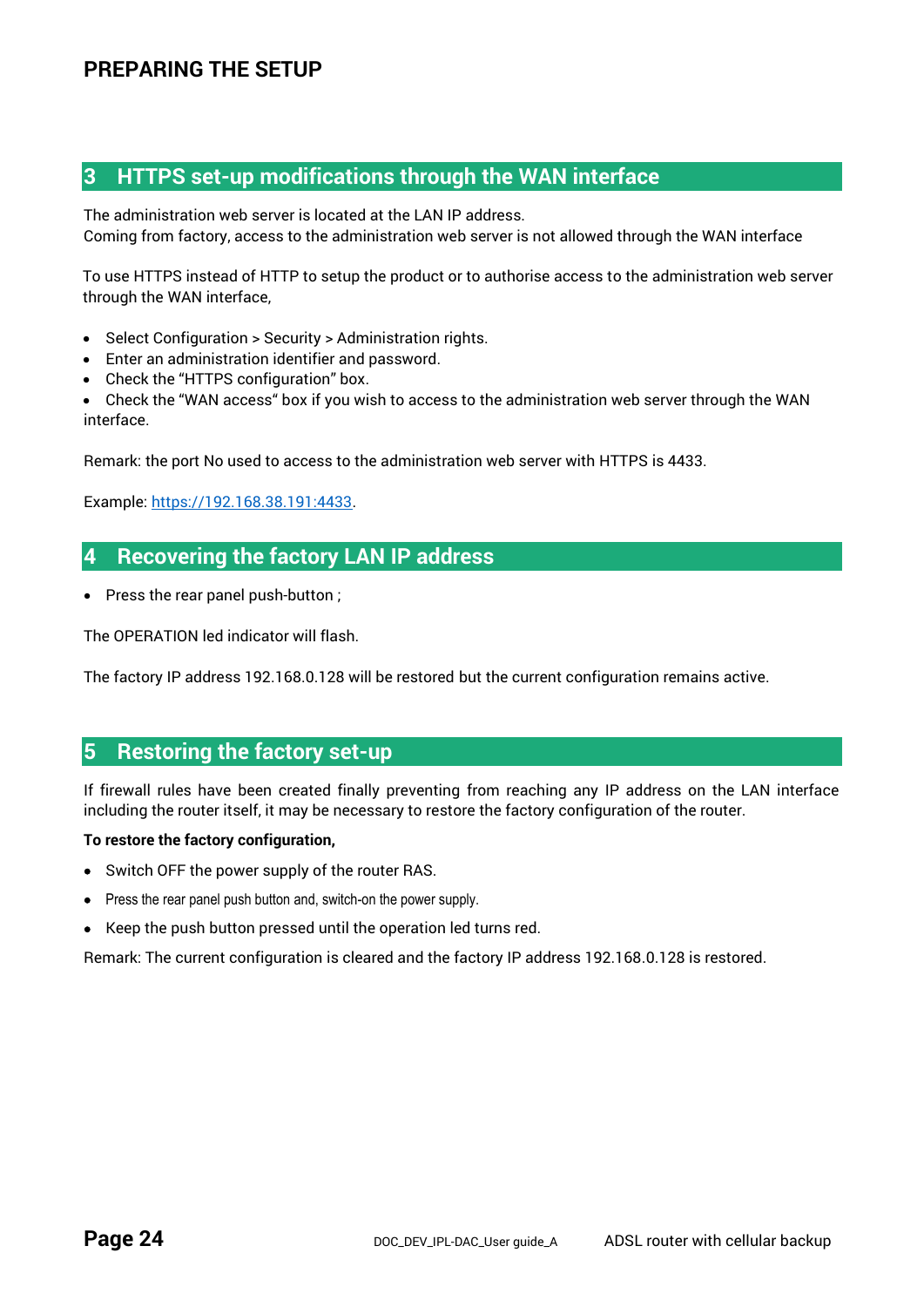### <span id="page-24-0"></span>**6 Saving or restoring a set of parameters**

Once a product has been set-up, the current set of parameters can be stored inside the router. In a second step, any set stored inside the router and displayed with the Configurations table can be saved as an editable file stored outside the ETIC router.

Inversely, a saved file can be loaded to the product Configurations table and then, if necessary, declared as the active set of parameters.

Select the Maintenance > configuration management menu

#### **To store the current configuration set of parameters in the configurations table,**

Assign a name for the current set of parameters ("configuration name" field) and click the Save button.

The updated Configurations table is displayed with an additional line.

#### **To save a stored set of parameters as an editable file**

- Select the set of parameters name in the Configurations table,
- Click the Export to the PC button.

The set\_of\_parameters.txt file is created.

#### **To import an editable \*\*.txt file**

- Click the Select a file button.
- Browse the PC and select the file,
- Click the Import from PC button.

The updated Configurations table is displayed with an additional line.

#### **To select a configuration set of parameters in the Configuration table, as the current configuration**

- Select the set of parameters name in the Configurations table,
- Click the Load button.

The selected set of parameters is now the current set of parameters.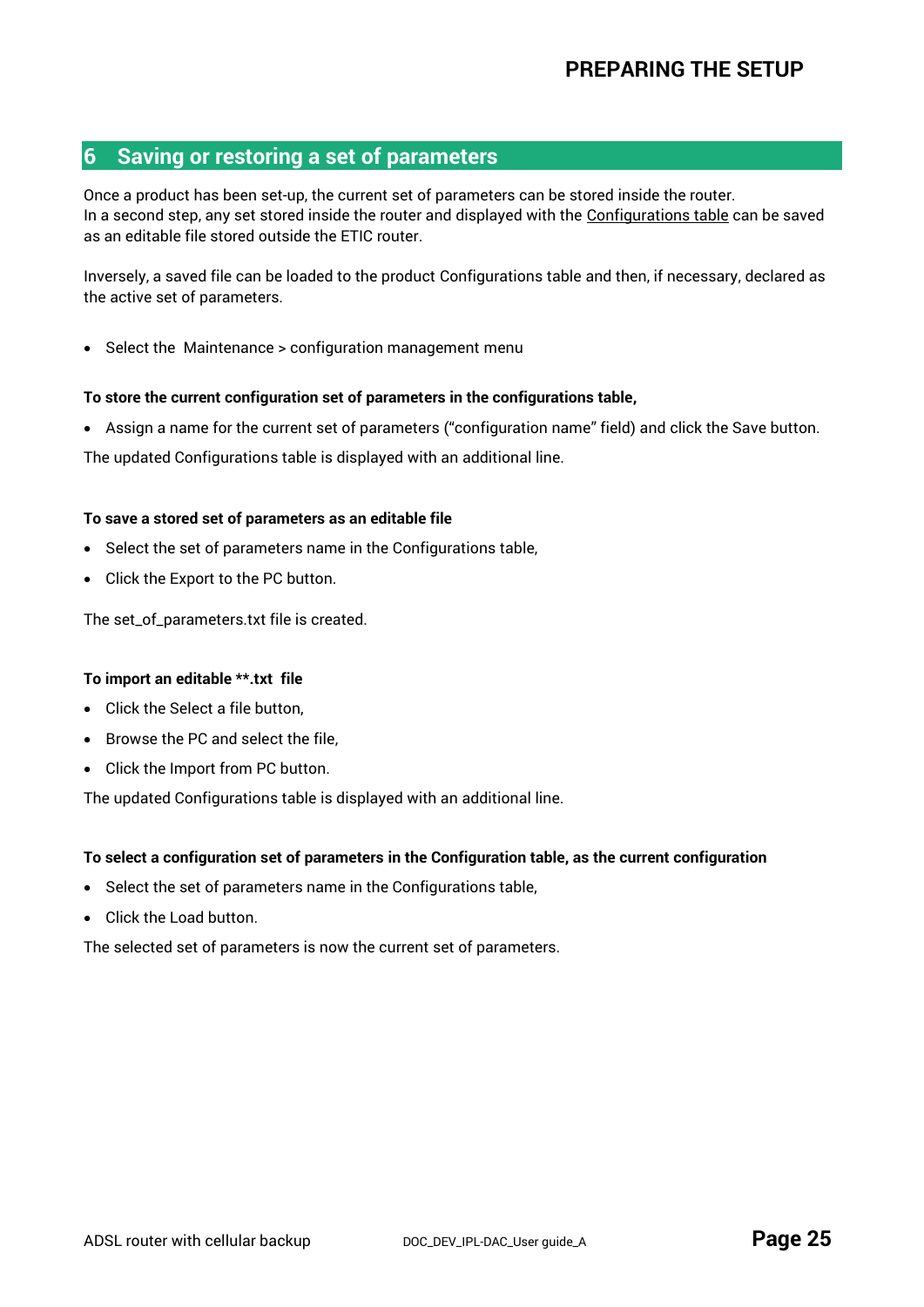## **PREPARING THE SETUP**

## <span id="page-25-0"></span>**7 Configuration steps**

To configure the router, we advise to proceed as follows:

- ADSL & Cellular interface setup
- LAN interface setup
- VPNs setup
- Routing and IP address translation functions setup
- Remote users connections, the user list and the access rights setup
- Serial or USB gateway setup
- Firewall setup

For detail about the configuration, refer to the IPL routers setup manual reference 90 234 09.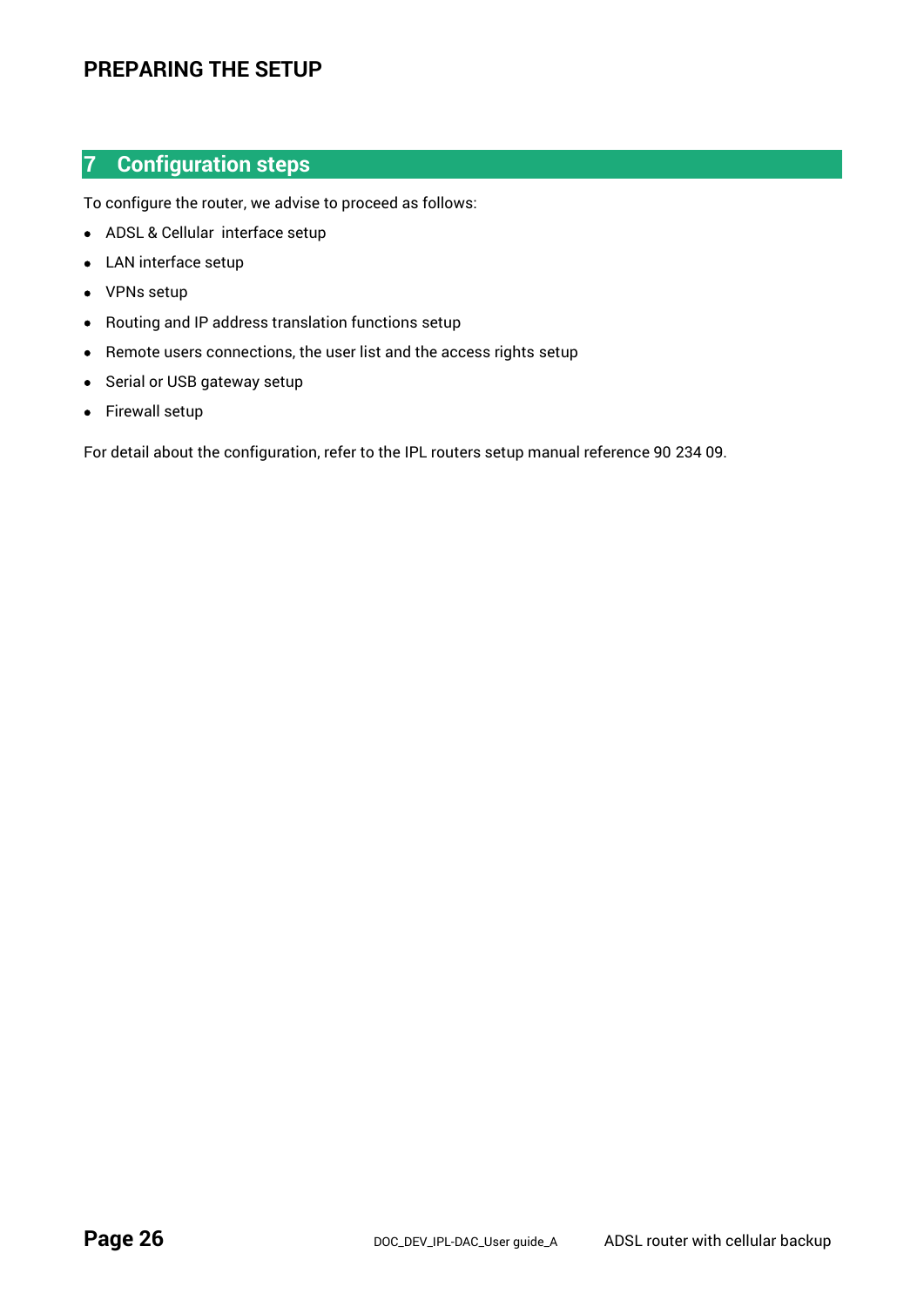# **MAINTENANCE**

### <span id="page-26-1"></span><span id="page-26-0"></span>**1 Diagnostic**

#### <span id="page-26-2"></span>**1.1 Logs**

• Select the Diagnostic > Logs menu

#### **Main logs**

It registers The ADSL connections & disconnections The VPN connections & disconnections The remote users connections & disconnections The router starts

**OpenVPN & IPSec Logs** These logs registers the detail of the VPN connections

#### **Advanced logs**

That logs registers details about the following events:

Cellular & ADSL events M2Me RIP DHCP VRRP Telnet gateway Alarm emails The filter checkbox allow to display particular classes of events.

### <span id="page-26-3"></span>**1.2 Network status**

#### **To display the Interfaces status pages ,**

Select The Diagnostic > Network status>Interfaces menu.

The Interfaces page summarizes the current information of each interface of the router, like for instance :

| LAN interface:             | MAC and IP address<br>Ethernet ports status                   |
|----------------------------|---------------------------------------------------------------|
|                            |                                                               |
| Ethernet WAN interface:    | MAC and IP address, default gateway address<br>Priority level |
| Cellular & ADSL interface: | <b>Connection Status</b><br>IP address and remote IP address  |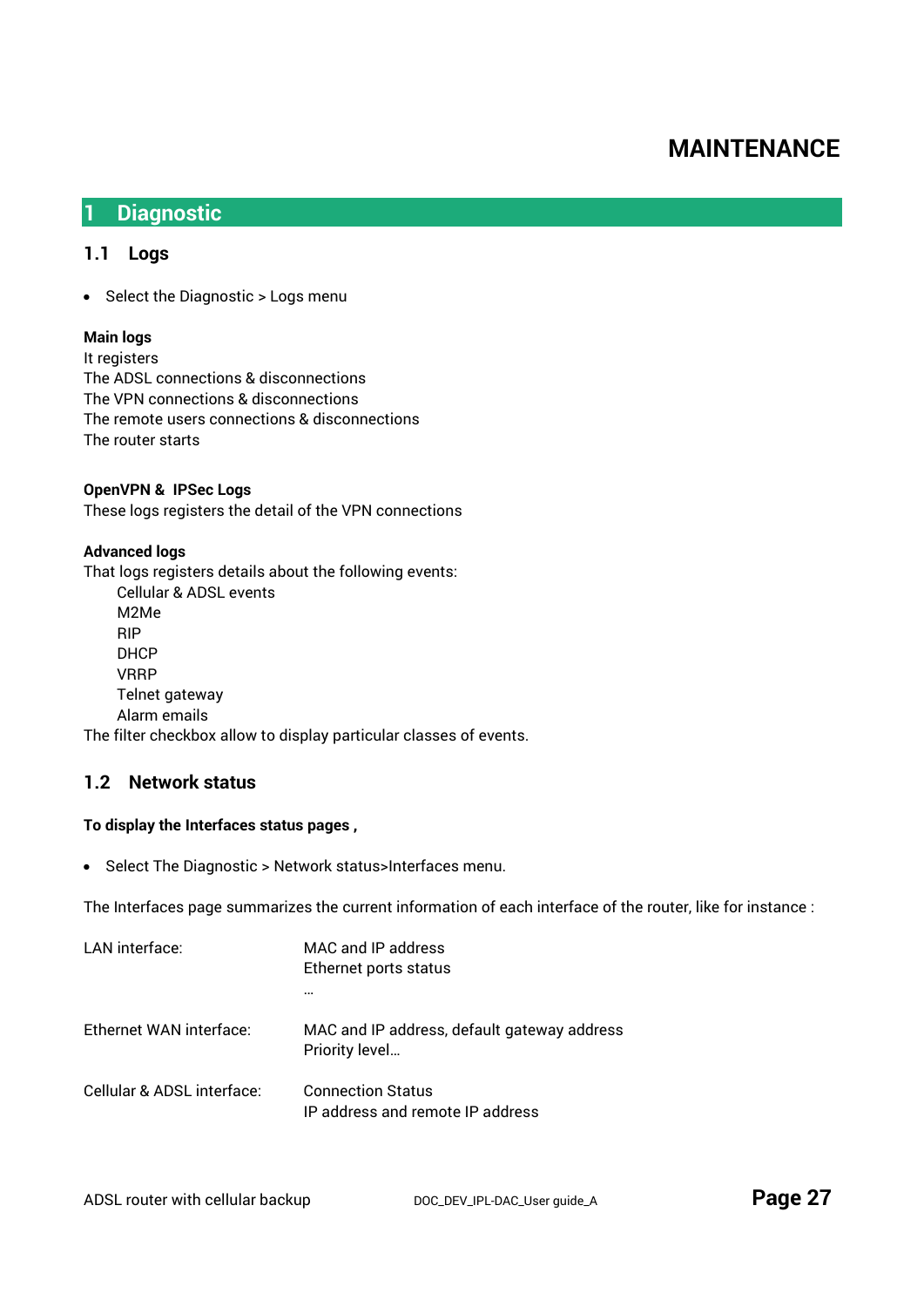### **MAINTENANCE**

#### **To display the M2Me page,**

Select The Diagnostic > Network status> M2Me menu.

The M2Me page summarizes the current status of the M2Me connection and also displays the M2Me logs.

#### **To display the remote users page,**

Select The Diagnostic > Network status> Remote users menu.

This page displays the table of the remote users currently connected.

#### **To display the VPN connections page,**

• Select The Diagnostic > Network status> VPN (IPSec or OpenVPN) menu.

This page displays the table of the Open VPN or IPSec VPNs currently connected.

#### **To display the Routes page,**

• Select The Diagnostic > Network status > Routes menu.

This page displays the table of the routes set-up by the router and the ARP table.

#### <span id="page-27-0"></span>**1.3 « Ping » tool**

Select the Diagnostic > Tool > Ping menu.

Enter the PING destination IP address.

### <span id="page-27-1"></span>**2 Firmware update**

The firmware update can be carried-out locally or remotely.

If the firmware update operation do not succeed, for instance if the connection fails, the ETIC router restarts with the current firmware.

Once the firmware update has been carried-out, the ETIC router restores the previous current set of parameters.

#### **To update the firmware,**

- Select Maintenance > Firmware update menu,
- Click the Select the firmware file button,
- Click Upgrade now.

When the firmware is updated, the product automatically reboots.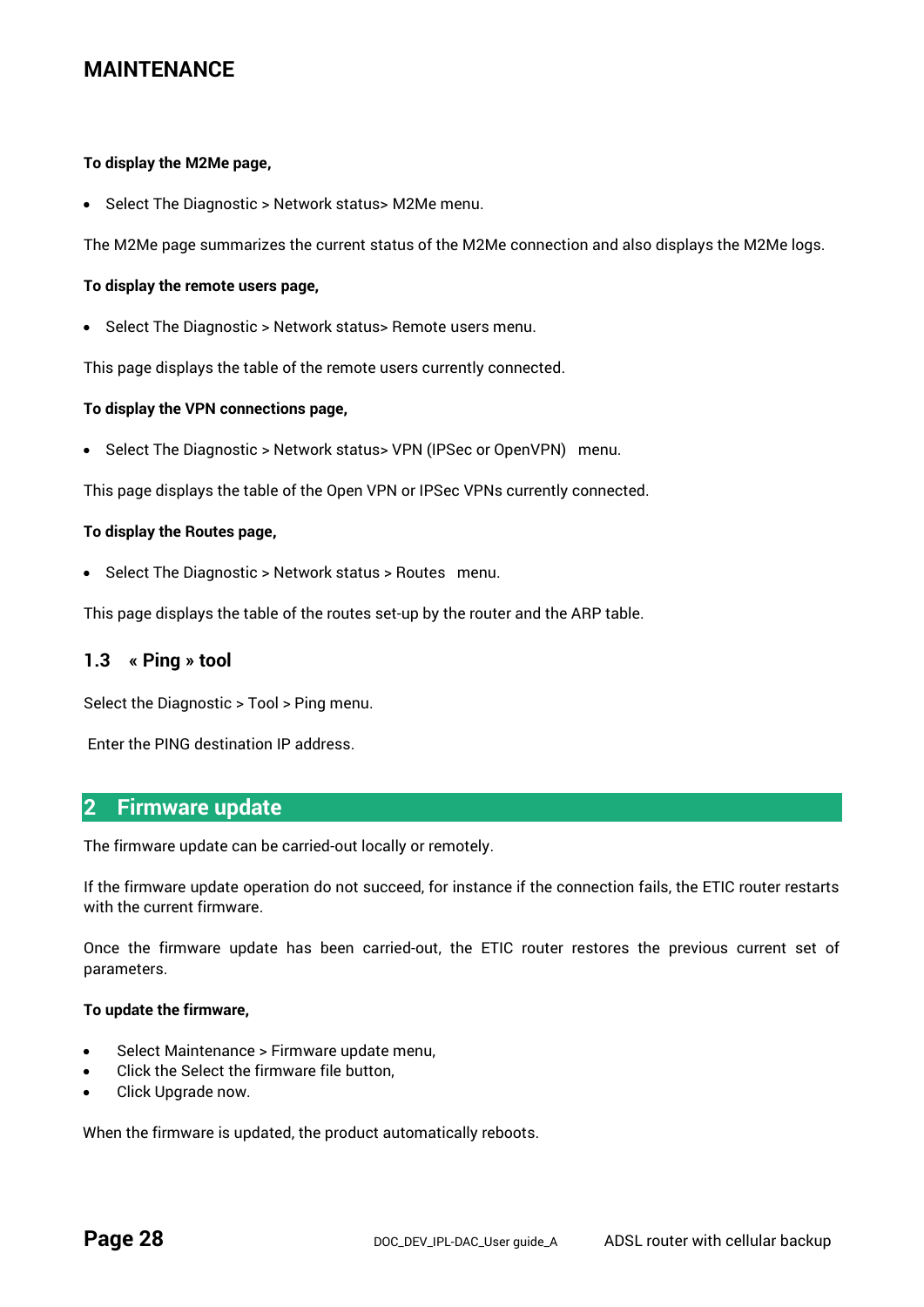## **MAINTENANCE**